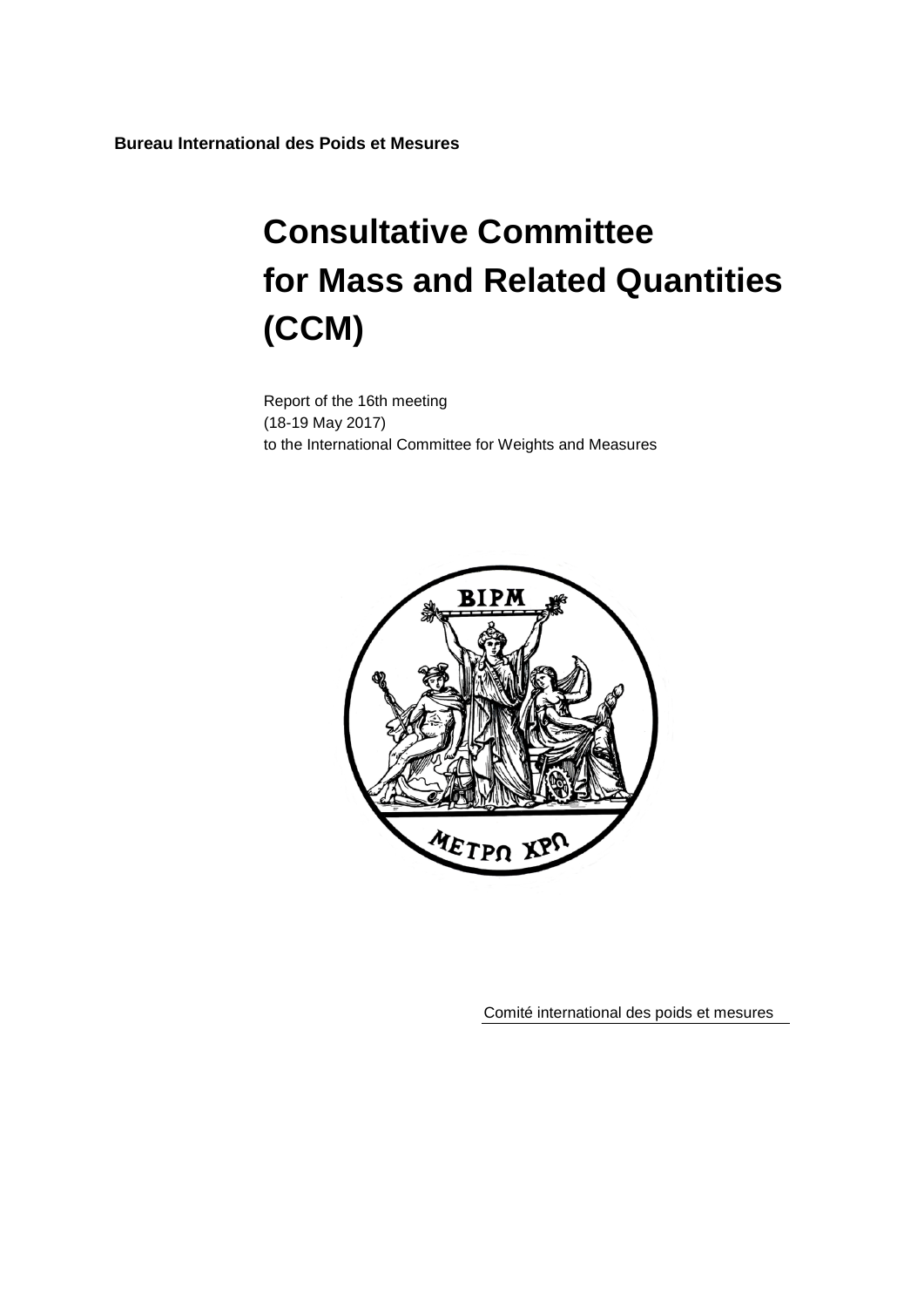**a** 16th Meeting of the CCM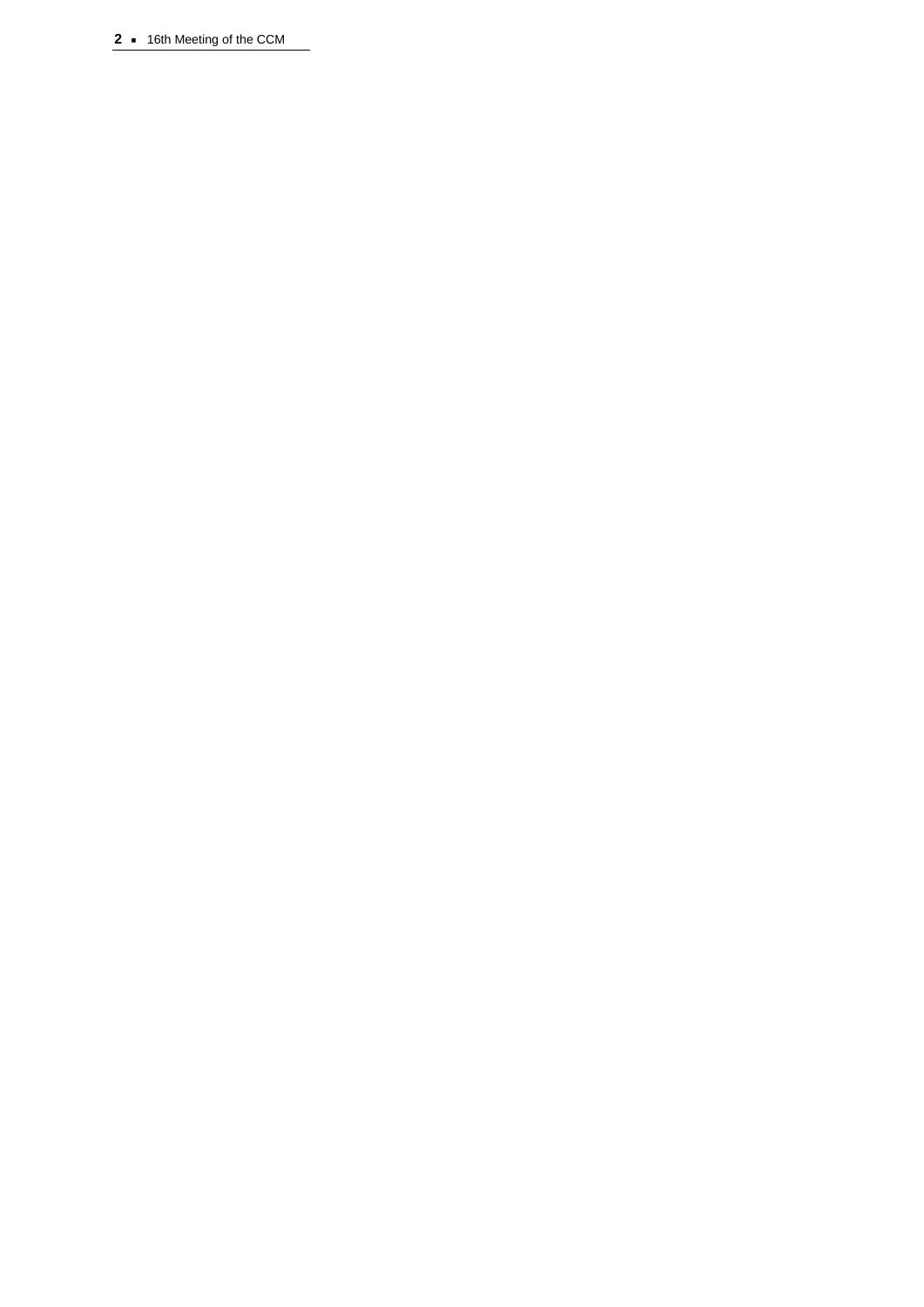LIST OF MEMBERS OF THE CONSULTATIVE COMMITTEE FOR MASS AND RELATED QUANTITIES as of 18-19 May 2017

#### **President**

Dr P. Richard, Federal Institute of Metrology [METAS], Bern-Wabern.

#### **Executive Secretary**

Dr H. Fang, International Bureau of Weights and Measures [BIPM], Sèvres.

#### **Members**

Bundesamt für Eich- und Vermessungswesen [\[BEV\]](http://www.bev.gv.at/), Vienna. Central Office of Measures/Glόwny Urzad Miar [GUM], Warsaw. Centro Español de Metrología [CEM], Madrid. Centro Nacional de Metrología [CENAM], Querétaro, Qro. D.I. Mendeleyev Institute for Metrology (VNIIM), Rosstandart [VNIIM], St Petersburg. Federal Institute of Metrology [METAS], Bern-Wabern. Istituto Nazionale di Ricerca Metrologica [INRIM], Turin. Korea Research Institute of Standards and Science [KRISS], Daejeon. Laboratoire National de Métrologie et d'Essais [LNE], Paris. Measurement Standards Laboratory of New Zealand [MSL], Lower Hutt. National Institute of Metrology [NIM], Beijing. National Institute of Standards and Technology [NIST], Gaithersburg. National Measurement Institute of Australia [NMIA], Lindfield. National Metrology Institute of Japan, AIST [NMIJ/AIST], Tsukuba. National Metrology Institute of South Africa [NMISA], Pretoria. National Physical Laboratory [NPL], Teddington. National Physical Laboratory of India [NPLI], New Delhi. National Research Council of Canada [NRC], Ottawa, Ontario. Physikalisch-Technische Bundesanstalt [PTB], Braunschweig. RISE Research Institutes of Sweden AB [RISE], Borås. Slovak Institute of Metrology/Slovenský Metrologický Ústav [SMU], Bratislava. VSL [VSL], Delft.

The Director of the International Bureau of Weights and Measures [BIPM], Sèvres.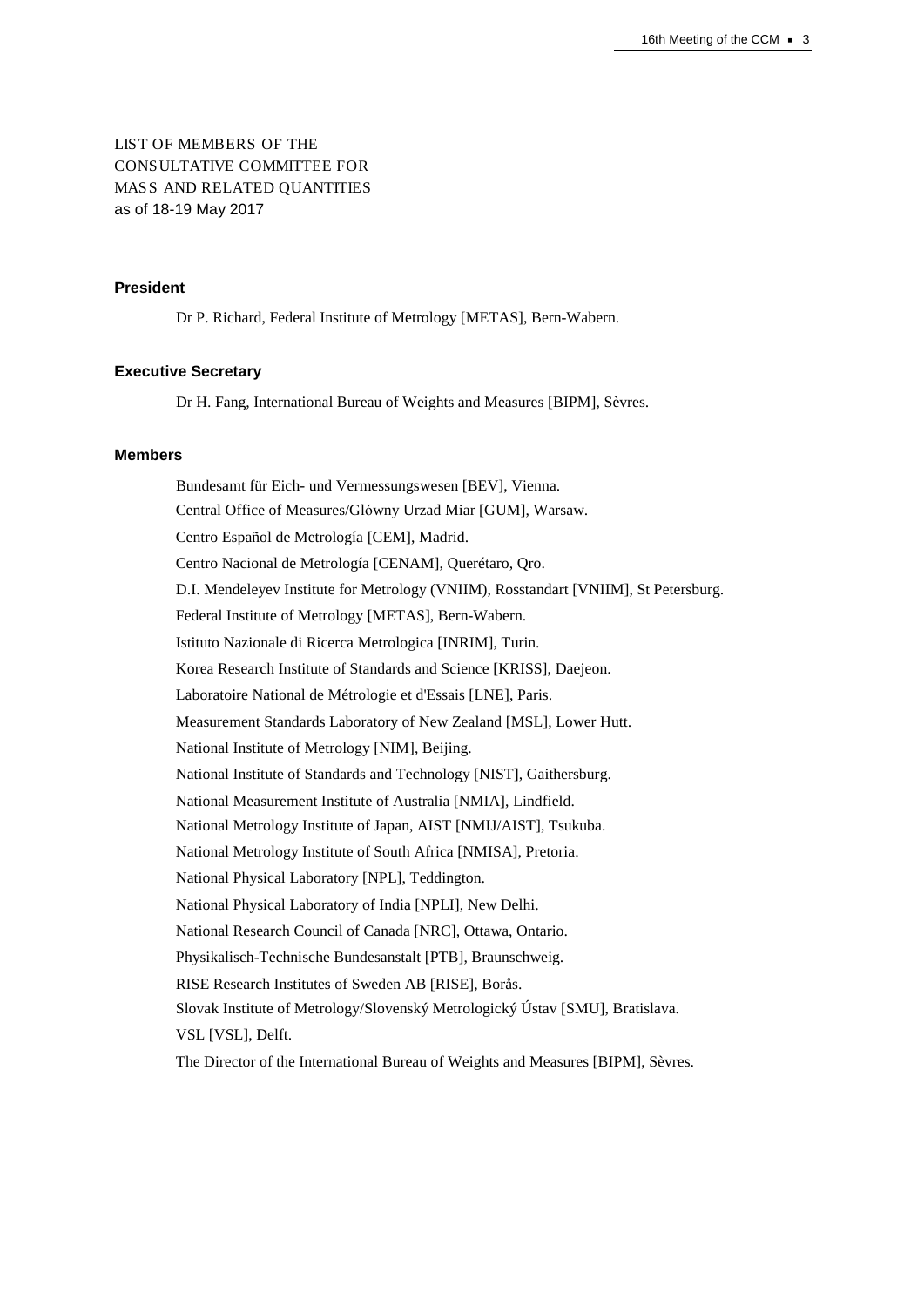## **Observers**

Agency for Science, Technology and Research [A\*STAR], Singapore. Instituto Nacional de Metrologia, Qualidade e Tecnologia [INMETRO], Rio de Janeiro. Instituto Português da Qualidade [IPQ], Caparica. Laboratorio Tecnológico del Uruguay [LATU], Montevideo. National Institute of Standards [NIS], Giza

National Metrology Institute of Turkey [UME], Gebze-Kocaeli.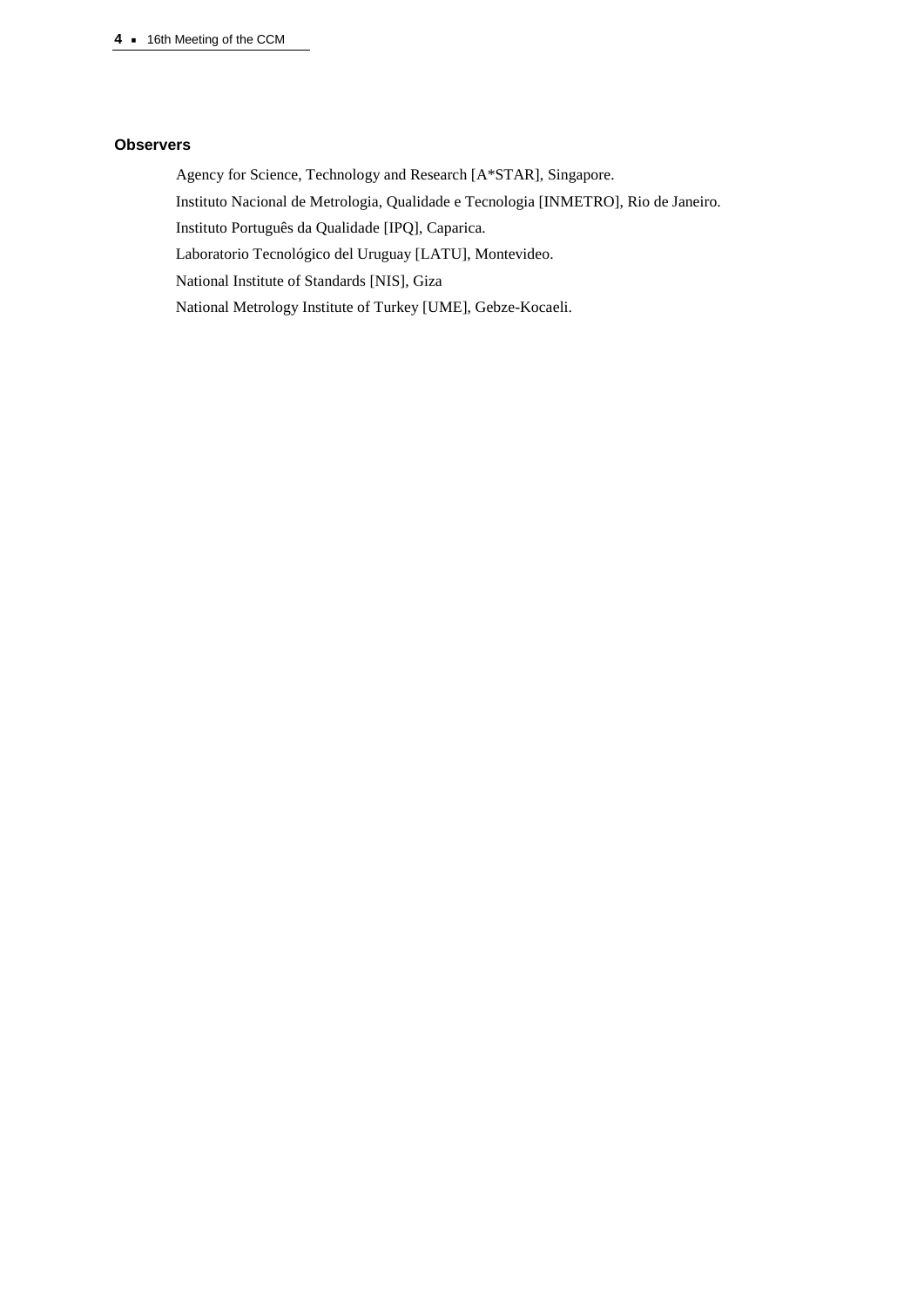# **1. OPENING OF THE MEETING APPROVAL OF THE AGENDA APPOINTMENT OF A RAPPORTEUR**

The sixteenth meeting of the Consultative Committee for Mass and Related Quantities (CCM) was held at the International Bureau of Weights and Measures (BIPM), at Sèvres, on 18 and 19 May 2017.

The following were present: P. Abbott (NIST), M. AlGhamdi (SASO), F. Arrhén (RISE), M. Ballico (NMIA), H. Baumann (METAS), L.O. Becerra (CENAM), H. Bettin (PTB), M. Borys (PTB), I.M. Choi (KRISS), S. Davidson (NPL), A. Eltawil (NIS), J.J. Escobar Soto (INM Colombia), K. Fujii (NMIJ/AIST), A. Germak (INRIM), R. Green (NRC), F. Härtig (PTB), K. Jousten (PTB), T. Kobata (NMIJ/AIST), R. Kumme (PTB), S. Lee (KRISS), E. Lenard (GUM), V. M. Loayza (INMETRO), S.R. Low (NIST), E. Massa (INRIM), A. Malengo (INRIM), M.N. Medina (CEM), L. Nielsen (DFM), P. Otal (LNE), A. Peruzzi (VSL), P. Pinot (LNE-Cnam), F. Piquemal (LNE), A. Possolo (NIST), S. Preste (LATU), P. Richard (METAS, CIPM, President of the CCM), I.A. Robinson (NPL), S. Schlamminger (NIST), I. Spohr (IPQ), A. Steele (NRC), D. Trochta (SMU), B. Ünsal (UME), B. van der Merwe (NMISA), L. Vistushkin (VNIIM), J. Wang (NIM), C.J. Williams (NIST), J. Wright (NIST), Z. Zelenka (BEV), Y. Zhang (NIM).

Invited: C. Mitsas (EMI), A.M. Quiroga Rojas (INACAL)

Also present: H. Fang (BIPM, Executive Secretary of the CCM), E. de Mirandés (BIPM), M.J.T. Milton (Director of the BIPM), S. Picard (BIPM, KCDB Coordinator), M. Stock (BIPM), J. Ullrich (CIPM member, PTB), N. Zviagin (Executive Secretary of the JCRB).

Excused: K.C. Lee (KRISS), D. Ondoro (KEBS), C.M. Sutton (MSL).

*(Note that the headings and sub-headings are those of the Final Agenda. The running order of the meeting was changed to focus on the need to update the CCM Recommendations to the CIPM, based on recently declared results for primary realization experiments).* 

Dr Milton welcomed delegates to the meeting. He noted that a film crew, sponsored by NIST, who were making a documentary on the redefinition may be present during the meeting and asked for the meeting's agreement for this filming. It was accepted – Dr Milton outlined the rules of engagement and the need to sign an agreement giving permission to be filmed.

Dr Davidson was appointed *rapporteur*.

Dr Richard asked for approval of the agenda which was granted. He outlined slight adjustments to the order of the agenda which meant that items dealing with the new kilogram definition would be addressed first.

The participants introduced themselves.

Dr Fang listed the working documents which were available for the meeting on the CCM (restricted access) website.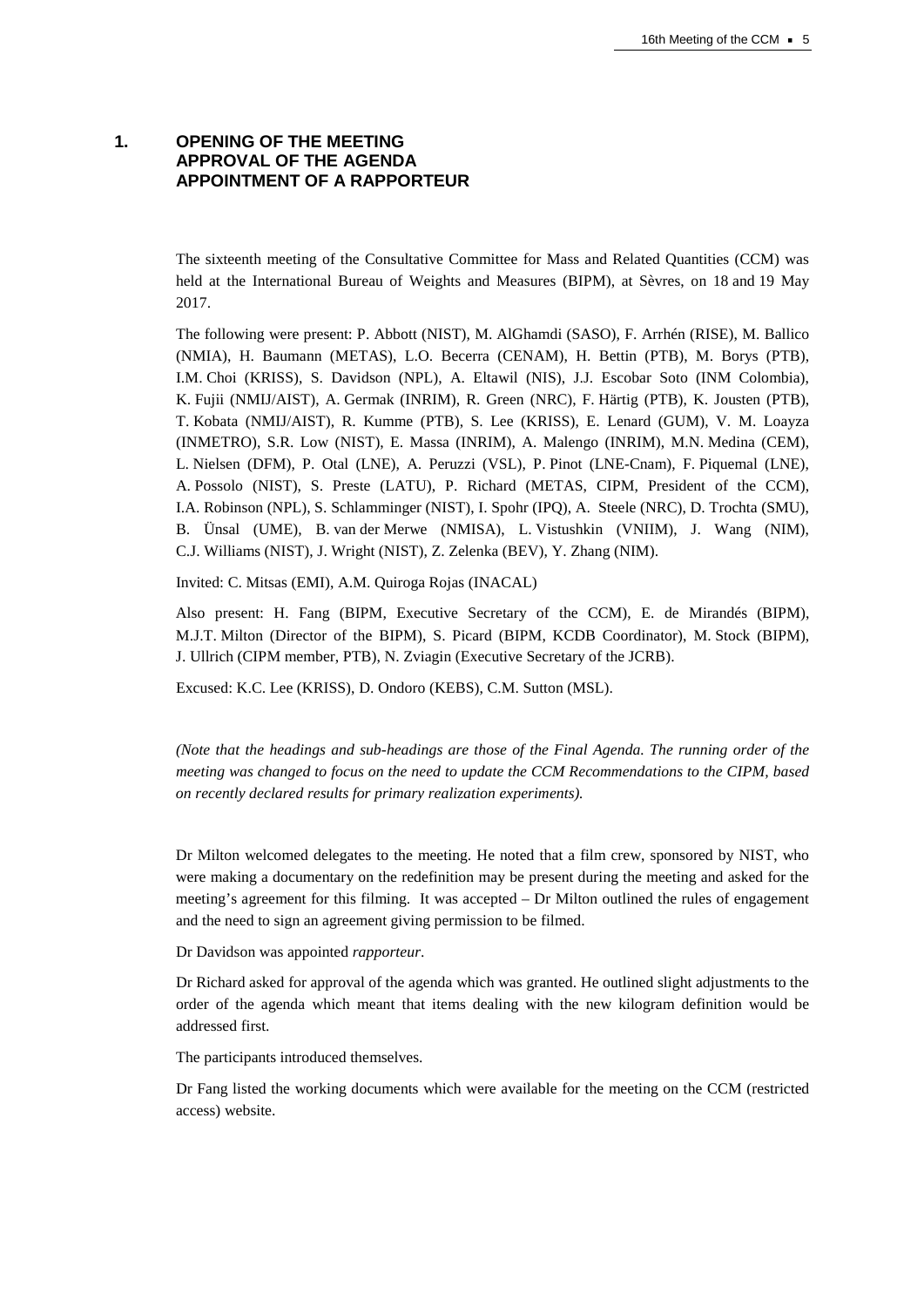Dr Richard noted that a major task of the meeting was to update the CCM strategy and Recommendations to the CIPM regarding the redefinition of the kilogram. Dr Fang showed where the current strategy document could be found.

# **2. CCM STRATEGY (UPDATE) AND REDEFINITION OF THE KILOGRAM**

#### **2.1 News from the CIPM**

Dr Richard presented news from the CIPM, which had welcomed and endorsed the recommendations produced by the Working Group on the implementation and operation of the CIPM MRA. Membership rules have changed and the nomenclature for associate members and observers has been altered. All Consultative Committees are to review the status of their members and observers with respect to the membership criteria.

UME (Turkey) and NIS (Egypt) were accepted as observers to the CCM.

*Information from the Task Group for the promotion of the revised SI.* 

The revised SI will be launched on 20 May 2019. All Consultative Committees have been requested to update the relevant *mise en pratique*. The CIPM has asked the CCs to produce a joint statement, and provide 2-page statements on the SI units. The timeline for the promotion campaign will start in May 2018 and conclude on World Metrology Day 2019 when the revised SI will come into force. Dr Richard showed the joint CCM and Consultative Committee for Units (CCU) roadmap, initiated in 2013 and iterated that the relevant steps had been followed almost precisely with respect to the dates.

## **2.2 Joint CCM/CCU Roadmap to 2018**

Prof. Ulrich noted that the 23rd meeting of the CCU would be held on the 5-6 September 2017. He outlined the decisions of the CIPM meeting of October 2016 relating to the CCU. The date for implementation of the revised SI has been set as 20 May 2019 (World Metrology Day). A change of the Mole definition had been suggested by IUPAC and will be discussed at the CCU meeting in September 2017. A discussion regarding the number of digits in defining constants was held to ensure consistency. The consensus was that the number of digits should be chosen to ensure that the triple point of water remains 273.16 K (with no need for rounding) after the redefinition. An additional issue was the proposal that the unit one (1) be treated as an SI unit (since it is convenient in the chemistry area). The status of the radian will remain as a derived unit (rather than a base unit as had been suggested). The Consultative Committee for Photometry and Radiometry (CCPR) proposed that Appendix 3, which discusses photo-chemical and photo-biological quantities, remains an Appendix of the 9th edition of the SI Brochure. It has been agreed that it will be an online Appendix as this facilitates future updates. The wording of the base unit definitions was revised to avoid use of the term "implicitly".

The CCU had endorsed the draft of the 9th SI brochure, and after completion, it will be presented to the CIPM for approval. The timeline for brochure editing and production was outlined. Currently it is being edited and the final version should be approved by the CIPM in October 2017 and published in October 2018.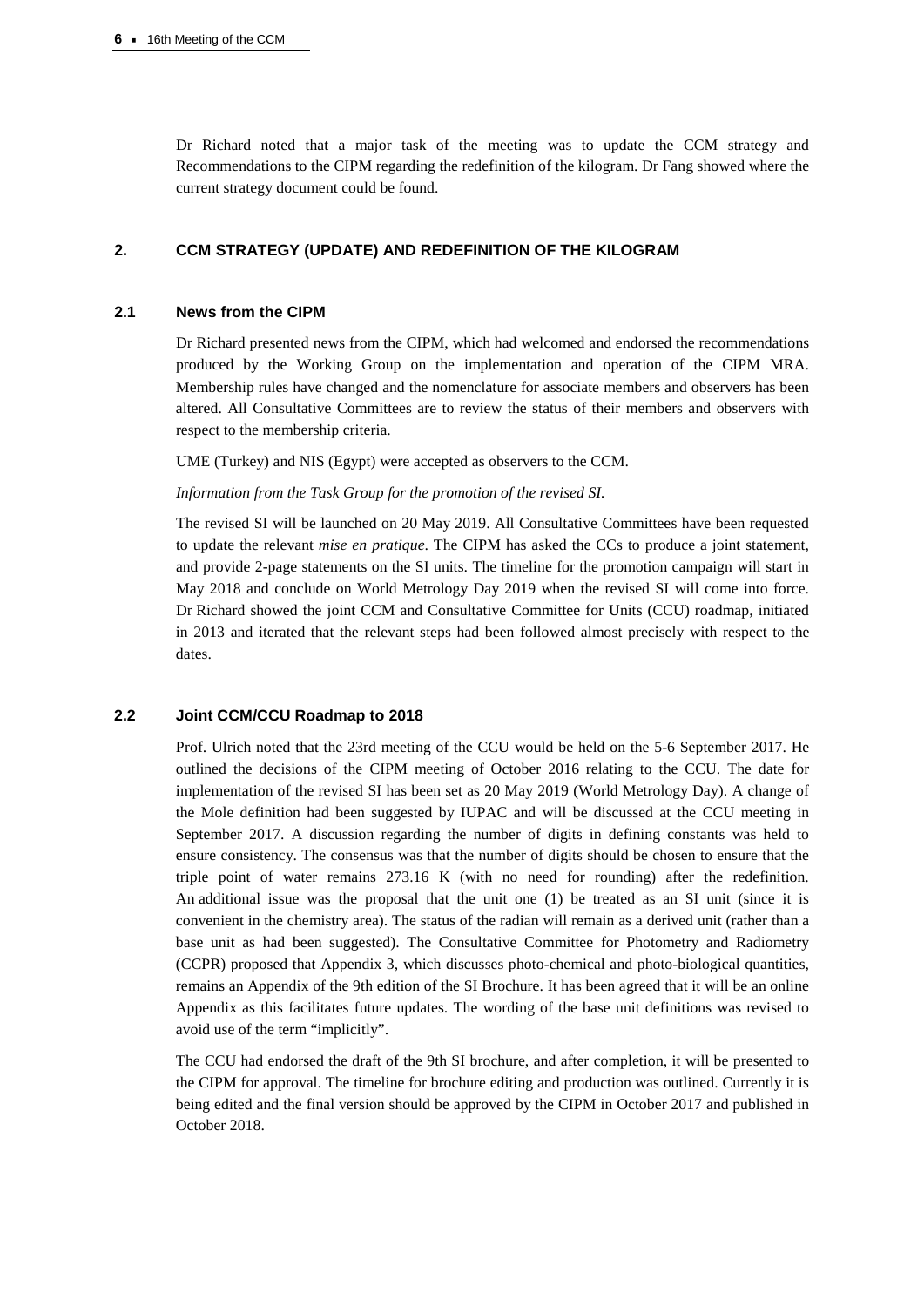The closing date for the submission of papers to contribute to the special CODATA adjustment of the fundamental constants was confirmed as 1 July 2017. The CODATA task group is to meet on 4 September 2017 at the BIPM followed directly by the CCU meeting, which will make recommendations to the CIPM on the SI redefinition. In October 2017, the CIPM should recommend the SI redefinition to the CGPM and in November 2018 the CGPM should approve the revised SI. The end of December 2018 is the closing date for the regular 2018 CODATA adjustment of the fundamental constants, which will be the first in the framework of the revised SI. Good progress has been achieved towards the plan to expand awareness of the revised SI more widely.

Dr Richard asked members to send comments on the CCM short statement (available on the CCM members' site) to Dr Fang.

#### **3. REPORT ON THE WORKING GROUPS**

#### **3.7 REALIZATION OF THE KILOGRAM (WGR-kg)**

Dr Bettin reported that UME (Turkey) had been approved as a new member of the WG. The last meeting was held on 16 May 2017 and the next meeting will be held in conjunction with the Conference on Precision Electromagnetic Measurements to be held in Paris on 6 July 2018. He noted that there were many new results for measurements of the Planck constant.

#### **3.7.1 Recent experimental results, outlook**

Dr Steele noted that he had tried to include all available results. New results were available from the International Avogadro Coordination (IAC), LNE, NIM, NIST, NMIJ and NRC and were anticipated from METAS. Seven results had uncertainties of less than 50 parts per billion (ppb)  $(k = 1)$  with four less than 20 ppb. All the results were presented graphically. Dr Steele noted that the current CODATA uncertainty for the value of the Planck constant was 12 ppb; a new value (calculated from the inverse variance weighted mean) would be consistent with the old value and have an uncertainty of 6 ppb. Eight values would have a contribution to the final value of greater than 1 % weighting and the NRC value (with the lowest uncertainty at 9 ppb) would have a weighting of less than 50 %. Dr Steele discussed the good independence of the new results (and the lack of correlation with extant results). He noted and commended the LNE result, with an uncertainty of 60 ppb, which had been achieved in air (rather than vacuum). METAS has identified a software issue which will address the systematic error they currently have. Dr Steele emphasized the quality and diversity of the dataset. The outlook was presented. NRC will continue with improvements, NIST is developing a table top balance and balances for small mass values, PTB is producing spheres for dissemination of the scale and is working on a table top balance, and NPL has a next-generation balance. METAS, LNE and NIM continue with development. CENAM is operating a table top instrument, and NMISA is exploring a new project in partnership with existing expertise. UME and KRISS also continue with development. This will improve the distribution of the SI mass unit.

Dr Richard noted other projects at the BIPM and at MSL.

Dr Williams asked the chair to recognize the work of the contributing NMIs.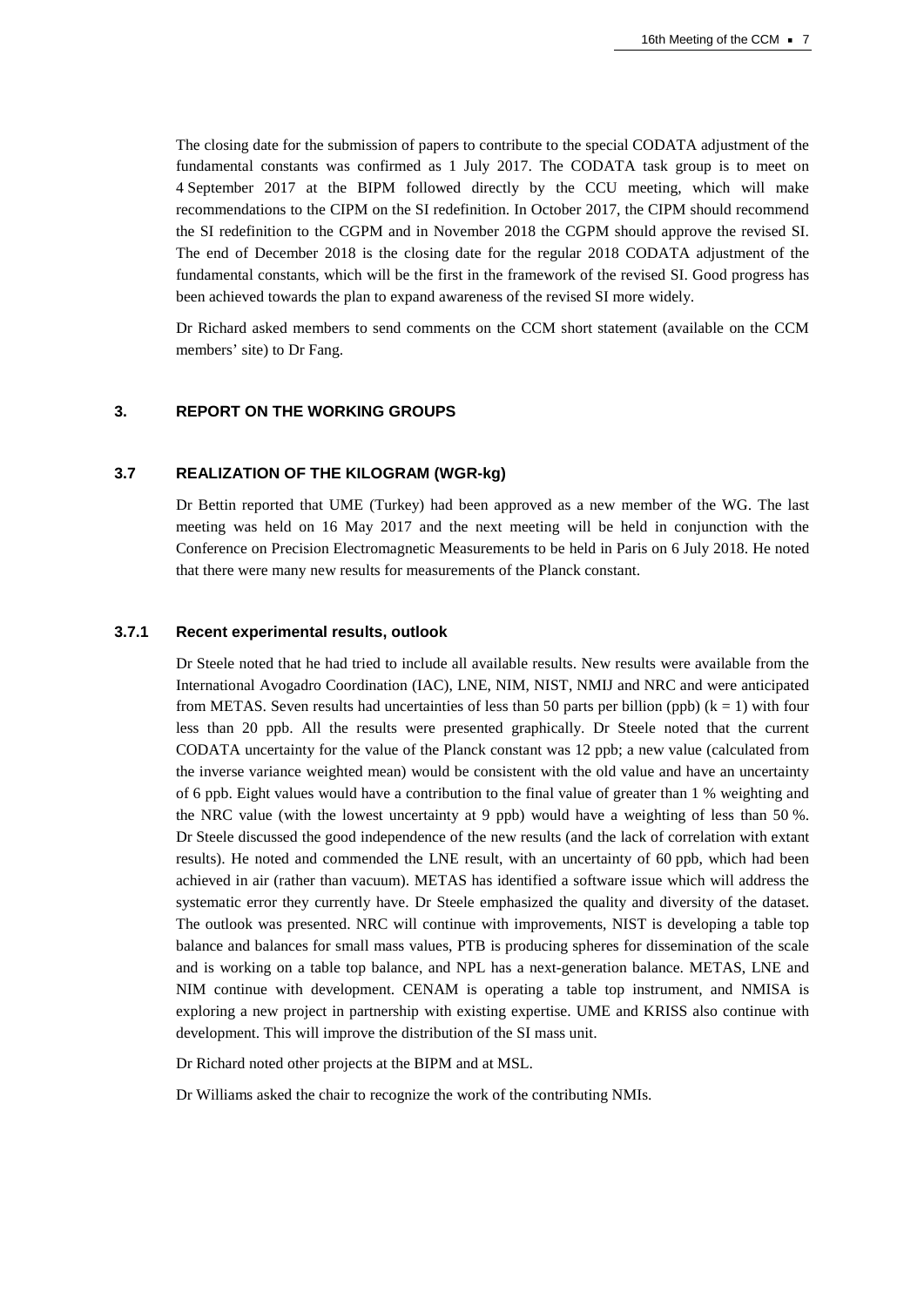#### **3.7.2 Pilot study (primary realizations) and on-going Key Comparison**

Dr Stock noted that the pilot study constituted part of the Joint CCM and CCU roadmap for the revised SI. Draft B of the comparison report is nearly finished and the comparison is on time. The study was a trial for future Key Comparisons of primary realization experiments. The pilot study includes all experiments operating at an uncertainty of less than 200 ppb. Participants were LNE, NIST, NRC, PTB and NMIJ. Two sets of travelling standards had been used in order to test both the realization experiments and the dissemination. Uncertainties of the participants ranged from 15 µg to 140 µg. The comparison scheme was outlined, as was the link back to the IPK. The results were presented (including the value for the IPK) and were in good agreement for both set A (primary experiment) and set B (dissemination). The results of the comparison of mass calibrations were consistent with the comparison of Planck constant values (as would be expected). Four of the five participants agree at  $k = 1$  level with the other agreeing at  $k = 2$ . The uncertainty in the weighted mean was 10 µg. The results mean that both condition 1 and condition 2 of the CCM recommendation have been fulfilled. The future dissemination of the kilogram (condition 4) has also been demonstrated.

Dr Bettin asked if data should be corrected based on more recent updates. Dr Stock suggested that the results constituted a snapshot at the time of the comparison so therefore should not be revised. Dr Bettin highlighted that the situation now was different and this should be mentioned in the publication so an incorrect impression is not given to readers. Dr Richard pointed out that a pilot study should be carried out in accordance with CIPM guidelines. Dr Schlamminger noted that NIST would wish to retain their value as it was true at the time of the comparison.

#### **3.7.3 Final approval of the** *mise en pratique* **of the new definition of the kilogram**

Dr Bettin outlined progress so far. Eight papers and an extensive foreword had been published in a Focus issue of *Metrologia* (and an additional three were still to be published). References to the papers will be included as part of the kilogram *mise en pratique*. Regarding the *mise en pratique* no updates after the completion of the Pilot Study were necessary. The *mise en pratique* should be reviewed by all members of the CCM. The document would need to include references to any new publications. Dr Richard suggested the meeting should agree to the final approval of the current version and then the drafting team (which would include Dr Bettin and Dr Davis) would approve the final version taking into account additional comments from CCM members. Once the final version was approved, the drafting team would make the final editorial adjustments.

# **3.7.4 Focus issue of** *Metrologia* **2016 (***mise en pratique* **of the new definition of the kilogram)**

Dr Schlamminger noted nine papers had been published in the September 2016 special edition of *Metrologia*. The content of the papers was outlined. Additionally, one paper is in progress and three more are expected to be published. The production of a printed copy is proposed in due course.

## **3.7.5 Review of the situation with the CCM conditions**

Dr Bettin summarized the status of the conditions outlined in CCM recommendation CCM G1 (2013).

Dr Nielsen reviewed the four conditions which had been set out in the recommendations of the CCM. The published values of the Planck constant were presented with regard to recommendations 1 and 2. At less than 50 parts per billion (ppb) there are three IAC results and one from NMIJ and four Kibble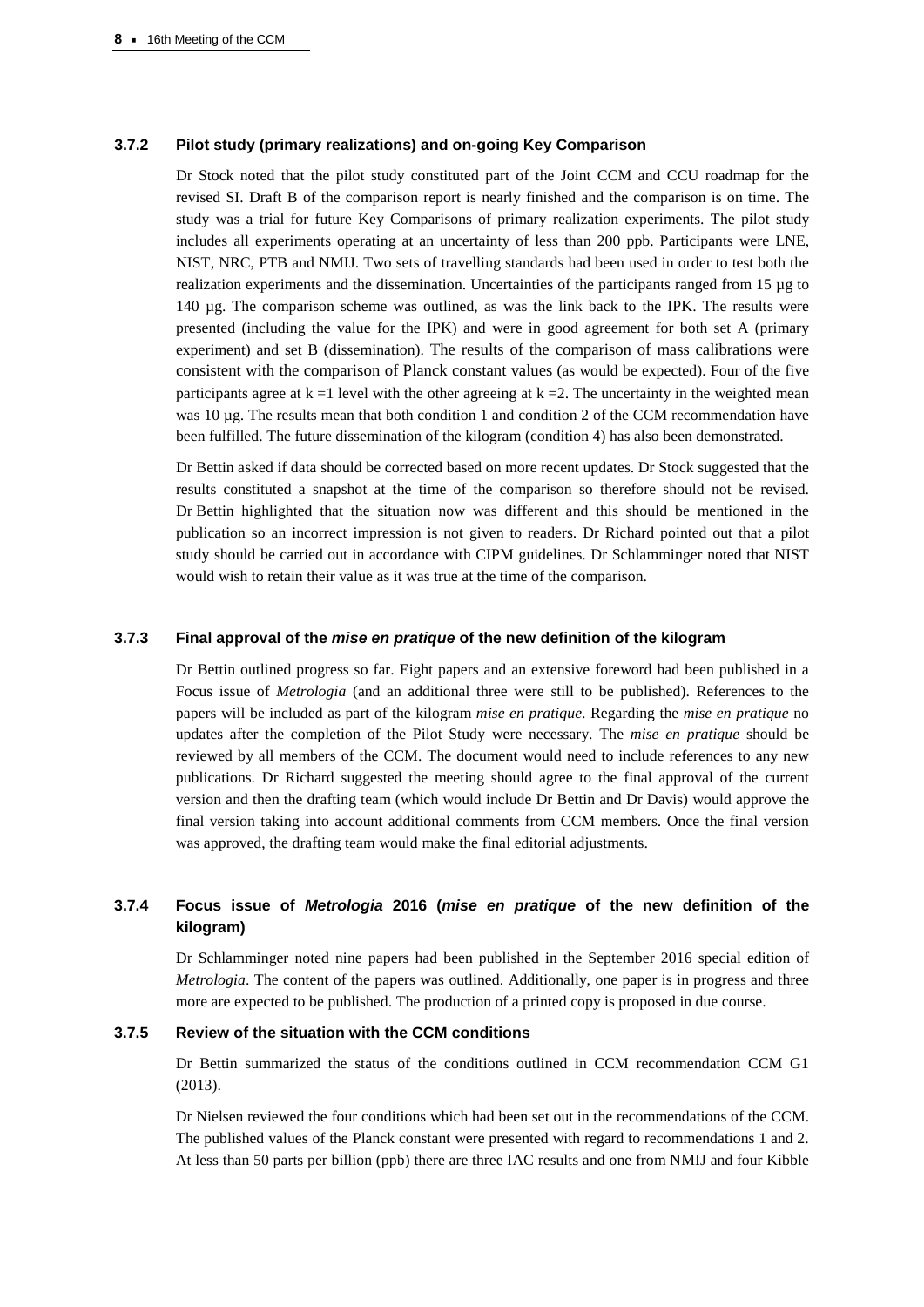balance results (but the two NRC results are highly correlated and two NIST results have some correlation). Regarding the need for three experiments, it can be stated that NRC, IAC and NIST are independent experiments. At present, three results have uncertainties of less than 20 ppb. A chi-squared test fails at the 2.2 % level of significance with regard to consistency of the results. Excluding the IAC-17 (as an outlier) the chi-squared test is passed with no normalized deviations greater than 2. However, PTB and NMIJ put more trust in the IAC-17 result than in the previous IAC results and additionally CODATA would not (normally) take the approach of excluding results. The normal CODATA approach to non-equivalent results would be to expand uncertainties until consistency is achieved. In order for all published results to agree one would need to increase their uncertainties by a factor of 1.53 (but even then the IAC-17 result would still have a normalized deviation of 2.2). This approach would give the CODATA value a larger uncertainty than the previous 2014 value which had an uncertainty of 12 ppb. At 1.53 times the published uncertainty there would still be two results with uncertainties of less than 20 ppb and all others except the NIST 2016 value would have uncertainties of less than 50 ppb.

Examining the IAC-17, NIST and NRC results (three independent experiments) shows highly discrepant results with the chi-squared test failing at 0.15 % (i.e. a low probability that the discrepancy happens by chance). Expansion of the uncertainties would need an increase by a factor of 2.55, under which circumstances all normalized deviations would be less than 2 (so all mass values will be consistent following redefinition). All results would have uncertainties of less than 50 ppb but the lowest (NRC) would be 23 ppb. This gives an uncertainty of 17 ppb in the CODATA *h* value (larger than at present), but this is, in fact, a better situation than having one result at 20 ppb and two at 50 ppb (the confidence is actually better).

Summarizing the three scenarios outlined;

- 1. Exclude the IAC-17 result,
- 2. Expand the uncertainties of all results until they are consistent,
- 3. Use the results of the three independent experiments (NRC, NIST and the IAC) with appropriate uncertainties to ensure consistency.

Dr Nielsen outlined the possible effect on the CODATA value for the Planck constant in terms of value, and uncertainty was presented for each possibility. Analysing the CODATA *h* value (since 1998) nominally shows a drift in the value (equivalent to 12 ppb/year). Given the amount of data, this is seen to be significant even though adjacent values of *h* nominally agree. Also new realization experiments may mean that the trend continues - even though current experiments (e.g. at the NRC) are producing stable values. In conclusion Dr Nielsen suggested that conditions 1 and 2 of the CCM recommendation are not strictly fulfilled unless an adjustment is performed.

Regarding condition 3, traceability of the Ensemble of Reference Mass Standards (ERMS) and the International Prototype of the Kilogram (IPK) to the primary realization experiments has been achieved via the extraordinary calibrations against the IPK, which were undertaken in 2015, and the recently completed pilot study. The ERMS is working in inert gas and air but not in vacuum at present.

Condition 4, validation of the *mise en pratique* has been fulfilled by the completion of the pilot study (as soon as draft B is issued). Consistency of the results is very good, even taking into account the good agreement in the published values of *h* at the time.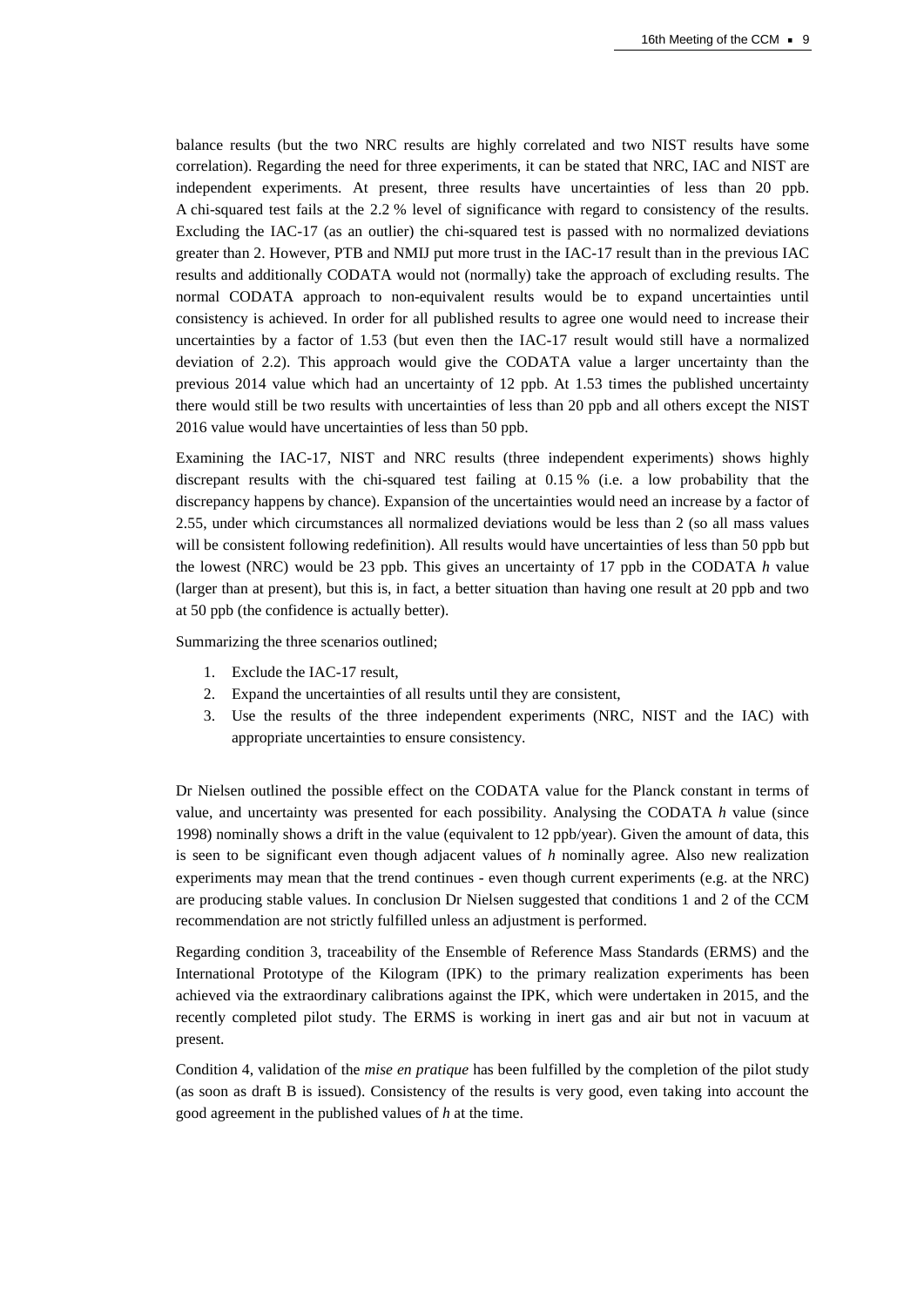In conclusion, the conditions have been met "in spirit" and the redefinition is expected to take place as scheduled. Pooling of the values from the realization experiment can eliminate discrepancies in the disseminated mass unit. A method will need to be found to deal with these discrepancies, which will certainly be present for the foreseeable future.

Dr Richard suggested going through the conditions in reverse order and to consider whether the CCM agrees that they have been met.

Dr Peruzzi asked how the very good agreement in the pilot study results could be explained with regard to condition 4. Dr Nielsen commented that in effect the participants already knew what the results would be. Dr Steele disagreed and outlined the rigor with which NRC had produced data. Prof. Ullrich noted that a 70 µg discrepancy between the participants is close to the 83 µg needed for the calibration of OIML Class E1 (kilograms) weights, and asked whether this was acceptable. Dr Steele noted there were two paths for the dissemination of the mass unit, either direct dissemination from (individual) primary experiments or by use of an ongoing KC to give a consensus value which would be a similar traceability approach to what is currently in place. This would be the preferred approach (and similar to what is used in the area of time and frequency) until consistency can be achieved (and validated). Dr Richard remarked that this is an interesting proposal but it went beyond the scope of condition 4 of the CCM recommendation. Dr Williams noted that NIST had put a lot of effort into the development of their Kibble balance but would also be happy to go with the consensus value (which takes into account "dark uncertainties") to ensure ongoing traceability and consistency of values. Dr Härtig noted that the big uncertainty in *h* means individual laboratories could be significantly discrepant and calibration at the E1 level would not be possible. Dr Nielsen asked what it was that the (mass) community required, an uncertainty of 50 µg at the kilogram level was seen as acceptable but it is in fact large since you cannot model the drift well. Better stability could be achieved by setting up your own (NMI) pool of standards. Dr Williams asked if Dr Nielsen (and members in general) were happy with a pool-based dissemination. Dr Nielsen confirmed that he was. Dr Possolo remarked that an uncertainty in *h* will not "evaporate" once it is fixed. In fact the uncertainty in the CODATA value of *h* will be transferred to the mass scale after redefinition. However, this uncertainty will improve once the technology improves. It should also be remembered that there is additional uncertainty for each lab as well as the global uncertainty. Dr Richard endorsed that Condition 4 had been fulfilled.

Dr De Mirandes noted that, with regard to Condition 3, the vacuum network of the ERMS is now operational (since earlier in the week) but the first measurements in vacuum needed to be performed.

Dr Possolo asked about multipliers with regard to Conditions 1 and 2, and if they were equivalent to the Birge ratio values; for consistency you do not actually need to expand the uncertainties so much. Dr Nielsen said yes, but in this case, after redefinition the experiments will not be in agreement (as we understand it in metrological terms). Dr Possolo agreed but noted that it is a statistical test that had been proposed (in the CCM recommendation). Dr Steele agreed that the statistical test is chi-square with null hypothesis of agreement (i.e. ignoring the need for consistency with the mean value). If you perform this you only need to adjust the confidence interval. This means a change from 6 ppb to about 7 ppb in uncertainty which is still suitable for the mass metrology community. This is, however, a different question to how to maintain and disseminate the scale. Dr Williams remarked that a smaller expansion factor could be used but this is a decision that would be made by the CODATA committee. Agreement is needed on the use of a pooled value and not (unilateral) sovereign dissemination, so the user community has no concerns. Dr Nielsen suggested that there was no benefit in reducing what is already a reasonable (and comfortable) expansion factor. Dr Fujii asked about correlations between the results of similar experiments (by the same laboratories).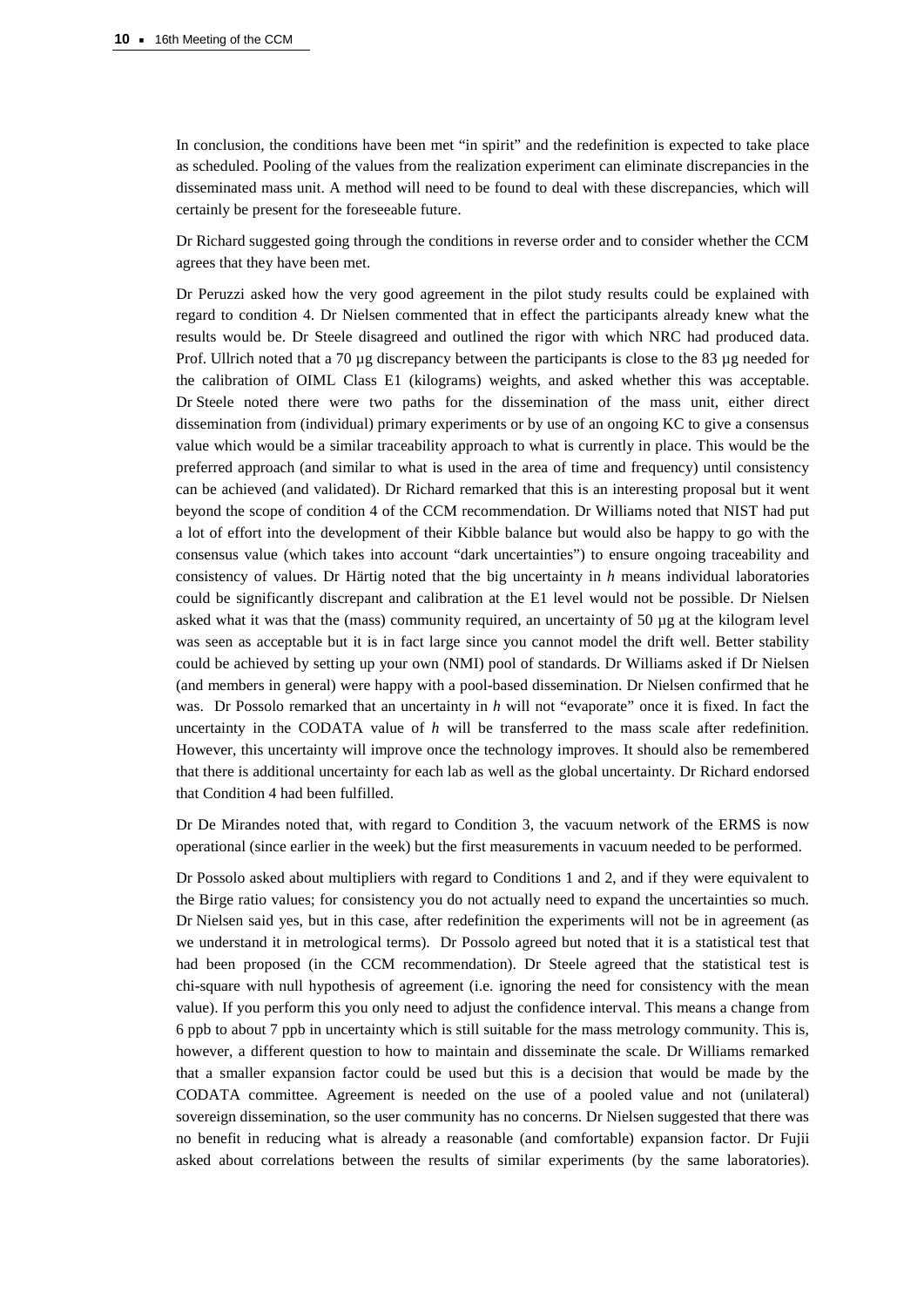Dr Nielsen said there was correlation but this had been reported in the published data. Dr Härtig noted that it was PTB's position that the conditions have not been fulfilled. Additionally there are issues with the long-term stability of the *h* value and this drift would continue for the new realization experiments. Dr Possolo noted that correlation is only indicative but accepted that the NIST-16 results were superseded by the NIST-17 results. With regard to drift he said that if you look at uncertainties on the time axis the evidence for the existence of a slope is less compelling. Dr Steele said he would prefer not to exclude data and endorsed the approach CODATA are likely to take in arriving at a value for *h*.

Dr Possolo presented results for the value of *h* from 1979 to the present (based on published values not CODATA). He noted what would have been the consensus value for *h*, (and updated uncertainty) as each new value was published, together with the CODATA 2014 value. All data at each point was consistent, there was some "oscillation" in the value but no significant drift. Dr Possolo showed the latest data (seven points) including the NIST-17 value. Examining subsets of three to seven results showed about half were consistent: only the set with all seven values does not have any "sub-sets" that meet the requirements. Dr Nielsen noted that the sub-sets do not necessarily include independent experiments.

Dr Borys pointed out that in the review of the situation regarding the CCM conditions for some experiments, results that had been pooled over several years were used, and that it is not possible to take advantage of such pooled results in conjunction with future realizations of the new definition of the kilogram. He asked if it had been the intention of CCM recommendation G1 (2013) to recommend conditions for results which are pooled over several years or for results which can be used for future realizations within a reasonable period of time. Dr Richard replied that in practical terms we need to use a consensus value and that had been the intention.

Dr Härtig presented the published *h* values looking at changes over time. He also presented the BIPM graph of the values of the national standard kilograms and included the CODATA values of *h* on the same scale (i.e. what would have been a value for the kilogram realized via *h* at the time). He stated that the changes in the value of *h* would equate to a 200 µg change in the value of the kilogram since 1998. Dr Härtig therefore suggested delaying the redefinition by 4 years to allow the discrepancy in the realization experiments and the uncertainty in the *h* value to be investigated. Dr Schlamminger asked why this data had not been presented before now, at the 'Round and Ready' congress of 2016 organized by the PTB for example. Dr Williams said errors on some of the CODATA values (e.g. CODATA 2006) could now be identified and the values discounted. Dr Ballico remarked that the results suggest that there is a "dark uncertainty" (indeterminate uncertainty contributions due to unknown effects) that we do not understand. He asked how well we understand the "dark uncertainty" (in the form of multiplication factors) we need to make the current data agree, and said we need to be explicit. Dr Possolo said the evolution of the CODATA value of *h* is not a concern. Smaller uncertainties are also not surprising but are bound to uncover discrepancies (dark uncertainties). Dr Steele said that the graph of national standard kilograms (including the CODATA *h* values) show that we do not "know" the true value of the IPK and the dispersion issues of the CODATA *h* value will be negated by fixing it based on shared knowledge. Equally, we have accommodated a 35 µg shift in the past so the current value of *h* is good enough. He asked if PTB would enter into an agreement to use a consensus value for the redefined kilogram. Dr Härtig said a change of 35 µg was acceptable but 200 µg, as suggested by the change in CODATA value, is not. Dr Robinson noted that drift is a function of the nature of the experiments. Dr Borys said it was effectively due to an unknown uncertainty source (at each point in time) and we are in a position now where we think we know the value of *h* but we still do not. Dr Ullrich agreed that it suggests an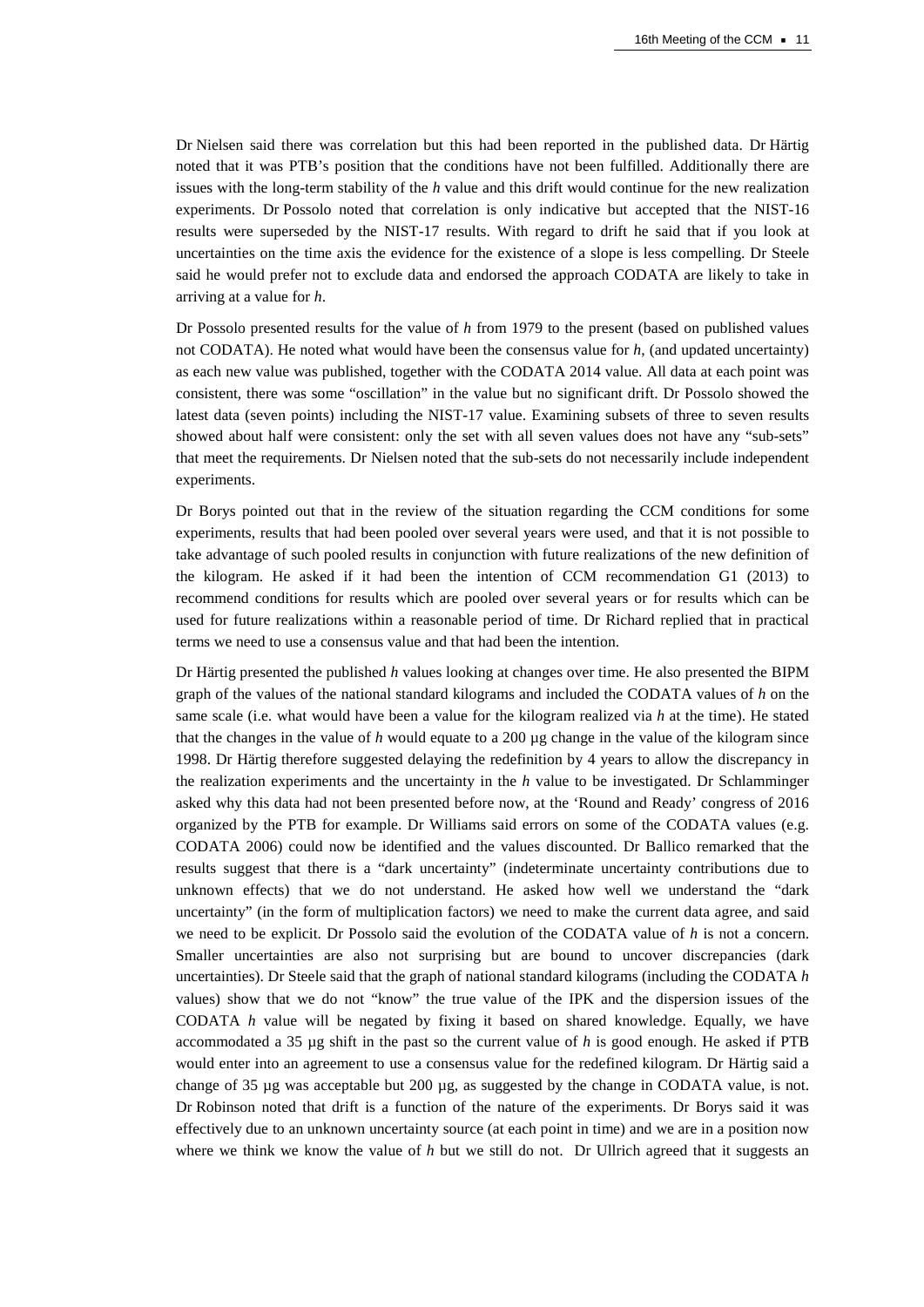unknown uncertainty in one or more of the experiments and this suggests the value will change in the future. He also asked what the error was in the NIST-3 experiment that means it could now be discounted. Dr Williams said NIST could only speculate but it was assumed it was in the electronics. He also said that a consensus value would address the unknown uncertainty issues; discrepancies can be addressed after the fact.

#### *Future dissemination*

Dr Ballico suggested that while traceability to a pooled value (for the kilogram) would ensure uniformity, it did not fix the discrepancies in the experiments or the potential error in the CODATA value for *h* which would be fixed. Dr Williams noted we would have corrections to apply for the realization experiments. Dr Steele said the additional data (from new primary experiments) would improve uncertainties but only shift the value of the pool slowly and by small amounts.

Dr Bettin summarized the pros and cons of redefinition (on the current timescale). Dr Härtig highlighted that the CCM should only be debating fulfilment of the conditions in the recommendations.

Dr Richard recapped the morning's discussions. He asked Dr Steele to outline how a consensus value would be realized. Dr Steele said that for most areas the current state of the art was fit for purpose. For the kilogram moving to a distributed model would (1) represent a change of philosophy and (2) mean that there were a "few" experiments which did not agree with the consensus value. He noted that a consensus builds a data set which ensures consistency and will be improved in time with the addition of further experiments. Benefits were a stable value for the kilogram with reducing uncertainties. Additionally, comparisons could be undertaken with very good uncertainties as had been demonstrated by the pilot study. The only risk would be the addition of further discrepant experiments but this would not seem to be the current trend. Further forward, "sovereign" realizations can be used when they have been demonstrated to be equivalent (and more stable). Dr Williams noted that this (the consensus value) is a necessary compromise (compared with independent recognitions) but is a pragmatic solution and gives us a chance to evaluate our national realization experiments. Dr Richard asked Dr Härtig if PTB agreed with the compromise. Dr Härtig was of the opinion that the needs of industry would not be met and there would be potential trouble in future so would advocate waiting 4 years. If this was not possible a consensus containing all values could be used. Dr Bettin asked if it would be possible to change one of the footnotes in the recommendation to say that the (consensus) solution is for an intermediate interval, but noted that the use of a consensus value was unusual. Dr Stock said there was some (historic) precedence for this in the area of photometry. Dr Wright said that there was also an example in natural gas (which is not governed by the BIPM) where laboratories with discrepant values apply corrections. He also asked how the transition to sovereign values would be managed; perhaps the BIPM should maintain an ongoing consensus value. Dr Milton said we need to look at the details of the proposal and work out how it works within the context of the CIPM MRA. Dr Steele noted that NRC was making a significant compromise by agreeing to a consensus value, this was not the aim of NRC when getting into a Kibble balance project as they wanted to realize the kilogram unilaterally. The compromise will demonstrate good harmony within the mass community. Dr Williams said a rider to the footnote could be added to say that when there is adequate agreement, then sovereign realizations of these experiments could be endorsed. Dr Green was of the opinion that drift will happen over extended periods, with a low probability of a step change, so the impact on industry will be mitigated. Dr Stock noted that, additionally, the uncertainty in the consensus value will mitigate against step changes in the value.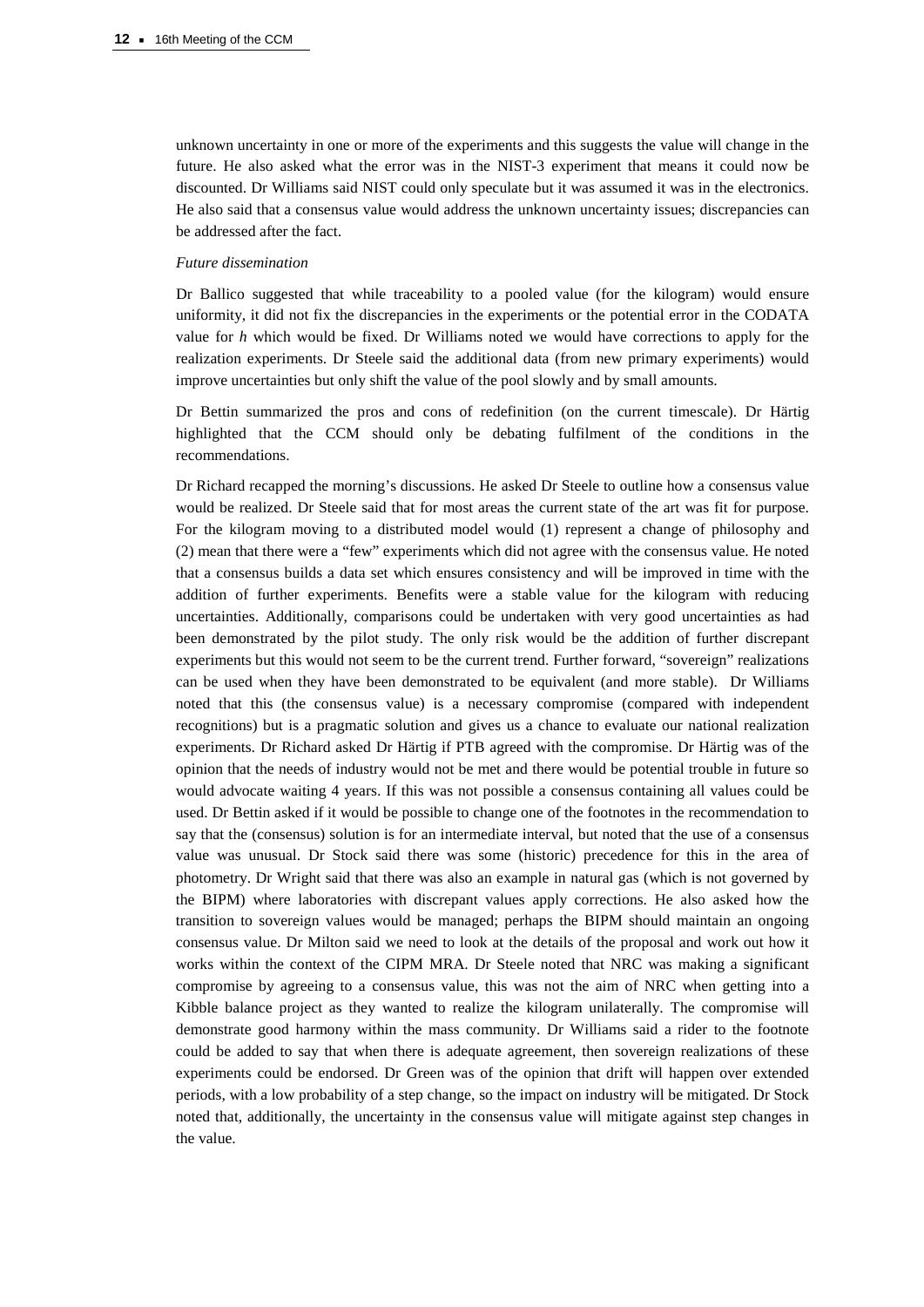## **6. POSSIBLE RECOMMENDATIONS OF THE CCM TO THE CIPM**

Dr Richard said that the first version had been drafted 2 months ago (before the new *h* values had been published and assuming agreement) and had been adapted the day before this meeting. The drafting team would collect comments and produce a new version for tomorrow morning. The Team would consist of Dr Nielsen, Dr Steele, Dr Härtig, and Dr Baumann. Dr Stock was added to represent the BIPM.

#### **3. REPORTS OF THE WORKING GROUPS (CONT.)**

#### **3.8 Dissemination of the kilogram (WGD-kg)**

Dr Davidson reported on behalf of the WGD-kg chair Chris Sutton. The last meeting had been held on the 16 May 2017 and had been attended by 37 delegates. Twenty one of the 22 member NMIs were represented. The WG had received a request from UME (Turkey) to become a member and this had been recommended by the meeting. Dr Davidson asked for the approval of the CCM for UME to become a member of the WG based on their work in the area and this was granted. The Terms of Reference were outlined as was the need to update them with regard to KC and CMC governance. A proposal to merge the WGD-kg and WGR-kg after the official revision of the SI (World Metrology Day – 20 May 2019) had been made and was provisionally agreed. A suggestion to include the XRCD and Kibble (watt) balance capability in CMCs as a new service category was not seen as necessary as this was not useful for users. Completed Key Comparisons (KCs) and the plan for future KCs were outlined. Issues with linking to the kilogram comparison [CCM.M-K4](http://kcdb.bipm.org/appendixB/KCDB_ApB_info.asp?cmp_idy=403&cmp_cod=CCM.M-K4&prov=exalead) taking into account the changes in the BIPM as-maintained value were still being addressed. The other presentations made at the meeting were listed, including one on the NIST consensus builder by Dr Possolo.

#### **3.1 Density and viscosity (WGDV)**

Dr Fujii noted that WGDV had 36 members. A periodicity of 10-15 year had been agreed for the repeat of (density) KCs. In terms of the requirements for KCs in new areas, gas density was being considered as was refractive index (in liquids): both reflect needs within industry. In viscosity a 6 year periodicity for the repeat of KCs was agreed, alternating between covering viscosity and temperature ranges. The completed, ongoing and planned KCs were outlined in detail. Refractive index (RI) will be covered in conjunction with the Consultative Committee on Photometry and Radiometry (CCPR). The results of [CCM.D-K4](http://kcdb.bipm.org/appendixB/KCDB_ApB_info.asp?cmp_idy=277&cmp_cod=CCM.D-K4&prov=exalead) (hydrometry) were presented as was linking of RMO KCs to this comparison. [CCM.D-K3,](http://kcdb.bipm.org/appendixB/KCDB_ApB_info.asp?cmp_idy=276&cmp_cod=CCM.D-K3&prov=exalead) the density of stainless steel weights, had been proposed at the last Working Group meeting and would be piloted by NMIJ. A list of participants had been agreed and a coordination group set up. CCM.D-K5 on oscillating density meters is to be piloted by BEV. CCM.D-K6 on RI will be piloted by NMIJ. Minimum deviation angle and (new) interferometric techniques could be used and the principles were outlined. The status of RI measurements in the CCPR had been presented by IPQ. The KCs in viscosity were outlined. CCM.V-K3 was complete and draft B was in preparation, the results were presented. For CCM.V-K4 a questionnaire had been circulated, the pilot for this comparison is CENAM. Details of the European Metrology Research Programme (EMRP) Joint Research Project ENG59 on the viscosity off non-Newtonian liquids had been presented. Viscosity measurement by light scattering (Doppler broadening) had been presented by PTB which included details of laser-induced capillary wave techniques. Service categories had been discussed, new categories (density measuring devices and liquid density had been added).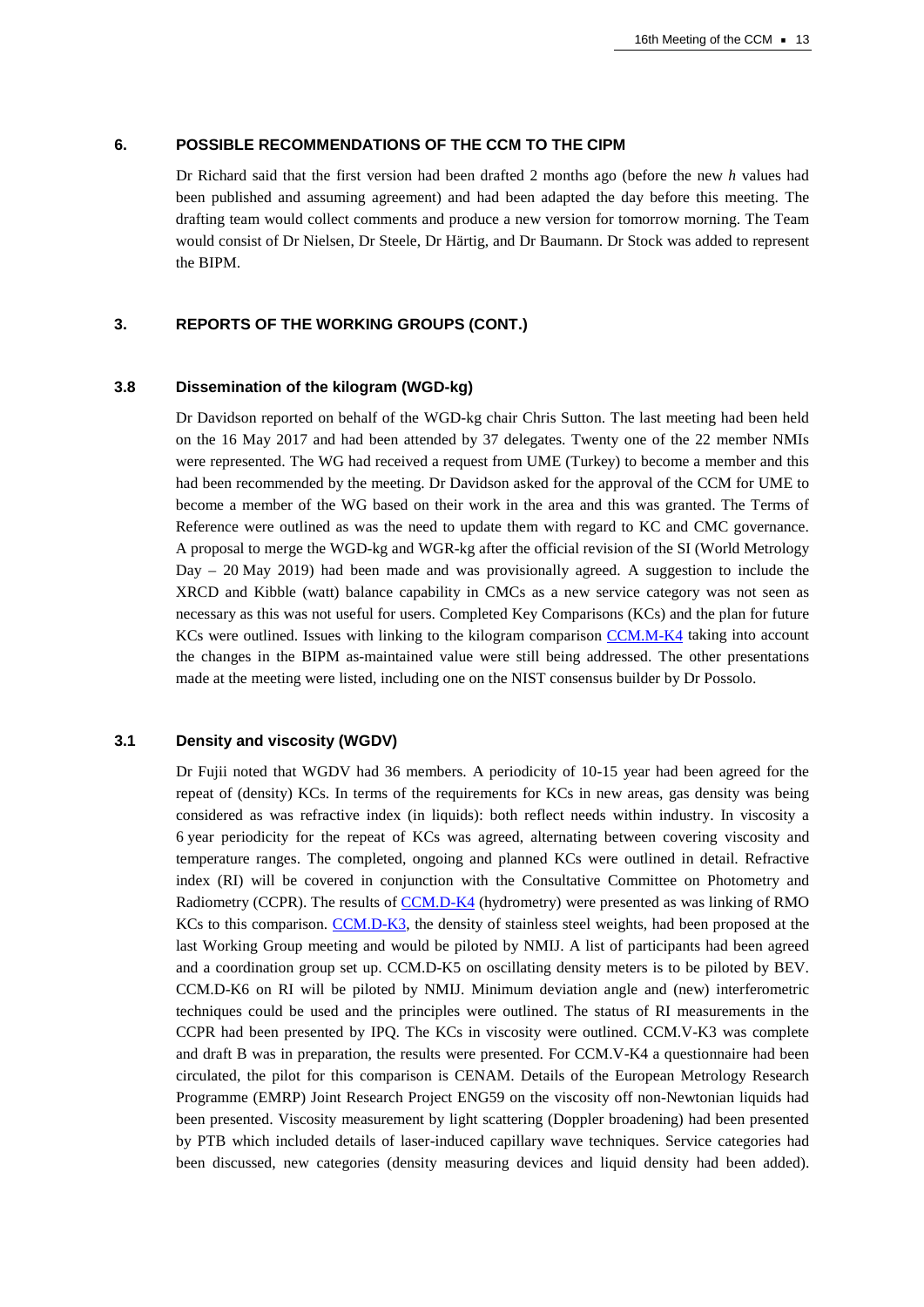Terms of Reference were discussed and may need updating with respect to CIPM guidelines on highlighting CMC issues.

## **3.2 Force (WGF)**

Dr Kumme noted that WGF meetings were combined with other international meetings. The last meeting was held at MIKES in 2014 the next will be at PTB June 2017. The Terms of Reference and the current status of KCs were outlined. The new periodicity for KCs based on the stability of primary standards (deadweight force machines) has been agreed as 20 years. Discussion of a possible tension comparison will take place at the next WGF meeting. Future KCs covering 200 N and 500 N steps are planned; the pilot will be decided at the next meeting. KCs in the Mega-Newton force range will also be discussed at the next meeting; an upper limit of 4 MN was seen as adequate but a comparison up to 50 MN had been undertaken as part of a recently completed EMRP project (EMPIR 63). The status of RMO comparisons was outlined. Torque KCs were presented, all have been completed and results are available [\(CCM.T-K1,](http://kcdb.bipm.org/appendixB/KCDB_ApB_info.asp?cmp_idy=704&cmp_cod=CCM.T-K1&prov=exalead) [CCM.T-K2\)](http://kcdb.bipm.org/appendixB/KCDB_ApB_info.asp?cmp_idy=705&cmp_cod=CCM.T-K2&prov=exalead) RMO KCs were similarly complete. The European Metrology Programme for Innovation and Research (EMPIR) project 14IND14 *Torque measurement in the MN·m range*  $(>1$  MN m) was outlined. A new PTB facility up to 40 MN.m has been designed. Dr Richard asked when the (torque) KCs will be repeated. Dr Kumme said it would be the same as for the force area but there is also a requirement for MN m range comparisons.

#### **3.3 Pressure and Vacuum (WGPV)**

Dr Jousten noted that the last meeting was held on 11 May 2017. He recalled the merger of the previously separate Pressure and Vacuum groups approved at the 15th CCM meeting. The Chair and Vice-Chair are chosen to give representation for the pressure and vacuum technical areas. The Terms of Reference were outlined and agreed by the CCM. With regard to membership, he noted that there had been issues with non-participation at meetings. INRIM informed Dr Jousten of staff changes in the area. INRIM should attend the next meeting with the revised capability. Dr Ballico said NMIA needed to be on the e-mail list so that it can be informed about the meetings. SMU's membership had been cancelled but would be reinstated if they presented capability. It was agreed that this would not be possible and SMU would become an observer of WGPV. NIS has been accepted as a new member of the WG. The next meeting would be in May 2020. The 6th CCM International Conference on Pressure and Vacuum Metrology Conference had been held on the 8-10 May 2017 at INM Columbia. Regarding the draft of the 9th SI brochure, the bar and mmHg are no longer included as SI units and the WG proposed that they should be reinstated as they are needed for industry and medical applications respectively. This will be requested (formally) to the CCU;

The WG PV recommends not to delete "bar" and "mm Hg" from the brochure.

- "bar" is used as a convenient reading all around the world
- "mm Hg" is used in medicine (blood pressure) and a change would be a great risk
- There are countries where it is possible to be punished for not using internationally approved units

In the dynamic pressure area, research has been driven by industrial need. Results from NPL's shock tube experiment were shown. With regard to CMCs, WGPV needs to make a decision on what is to be presented. The status of CCM comparisons was outlined, all KCs are completed and a repeat list has been agreed. Future KCs were outlined and agreed. NPLI needs to review CMCs with regard to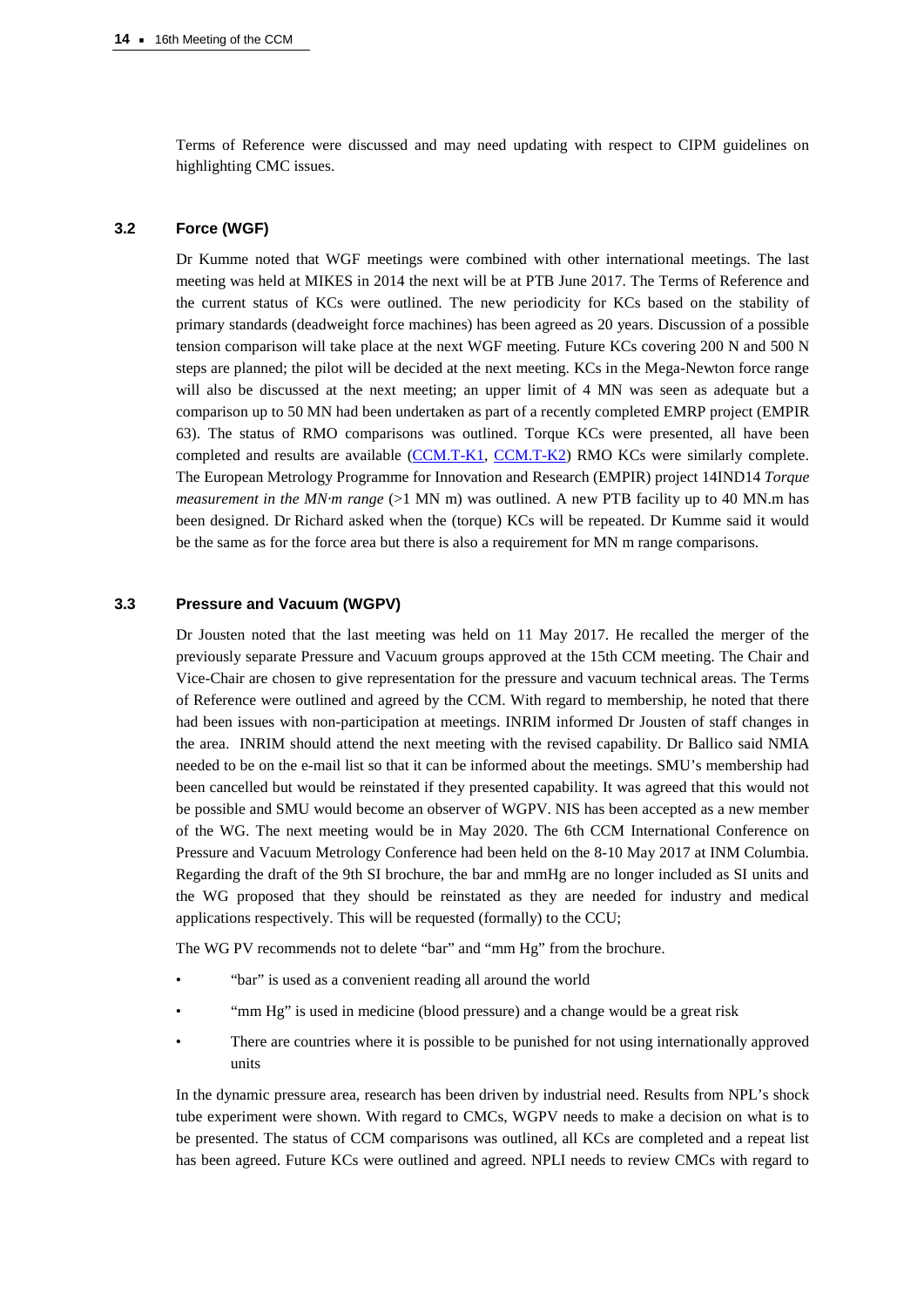KC results. Dr Jousten detailed an optical method for realization pressure from the ideal gas law (under the revised SI) traceable to temperature and gas density (optically). Dr Richard asked where the next conference was to take place. Dr Jousten said NIST had volunteered to host the next CCM International Conference on Pressure and Vacuum Metrology Conference (in 6 years' time) but other suggestions could be accepted.

#### **6. POSSIBLE RECOMMENDATION OF THE CCM TO THE CIPM (CONT.)**

Dr Härtig outlined updates to the CCM recommendation and comments were invited. Dr Milton congratulated the drafting committee and endorsed the principle of a move away from sovereign realizations to the use a consensus value to disseminate the mass scale. He asked about use of the word "request" for NMIs to continue research. Dr Steele said this was seen as a reasonable stance. Dr Milton suggested noting the use of the mechanisms of the CIPM MRA to ensure consistency. Dr Possolo raised issues with the Chi-square consistency test. Dr Steele said it was only to illustrate the state of play at present and did not constitute a definitive way of analysing the data. This was agreed by Dr Possolo.

Dr Medina asked if clarification on the changes could be given. Dr Steele talked through the recommendation. In summary, three results are discrepant using a Chi-squared analysis but the CODATA value will be fit for purpose. An ongoing KC will be conducted and a table of corrections (for realization experiments) will be produced. The recommendation is to proceed with the 2018 redefinition and to encourage additional experiments (and at different nominal values). It recommends the use of consensus value rather than national realizations to continue good equivalence of the mass scale.

#### **3.4 Hardness (WGH)**

Dr Low reminded the CCM that hardness incorporates measurements of time, force and length. There are also a large number of hardness parameters and scales. A Pilot Study to investigate the homogeneity of the transfer standards had been undertaken. Further proposed activities were outlined and membership was detailed. Two meetings have been held since the last CCM; at NPL (UK) in 2015 and in Tokyo (Japan) in 2016. The next meeting will be in the Republic of Korea in 2017. RMO KCs were outlined. There are a number of problems with KCs that are already under way. A Rockwell comparison (for steel) had "stalled" and had to be re-started. A Brinell KC had been reclassified as a Pilot Study due to the "diversity" of results (in characterizing the indentation). The data is being used to investigate the issues. Other Pilot Studies on Rockwell indenters and Leeb hardness were under way. Proposed future comparisons were outlined and included those following on from the Pilot Studies. Major successes included the completion of Pilot Studies and the development of preliminary definitions for Leeb, Vickers and Knoob hardness.

#### **3.5 Fluid Flow (WGFF)**

Dr Wright noted that the last two meetings had been held in Washington (USA) in 2015 and in Sydney (Australia) in 2016. The next meeting would be held in Queretaro (Mexico). A new chair was to be appointed for 2019. Dr Wright outlined the procedure of applying comparison results to CMC reviews. Probability-based methods had been used and the approach had been outlined in a paper published in *Metrologia*. The WG use a 'declaration of impact form' to make sure comparison data is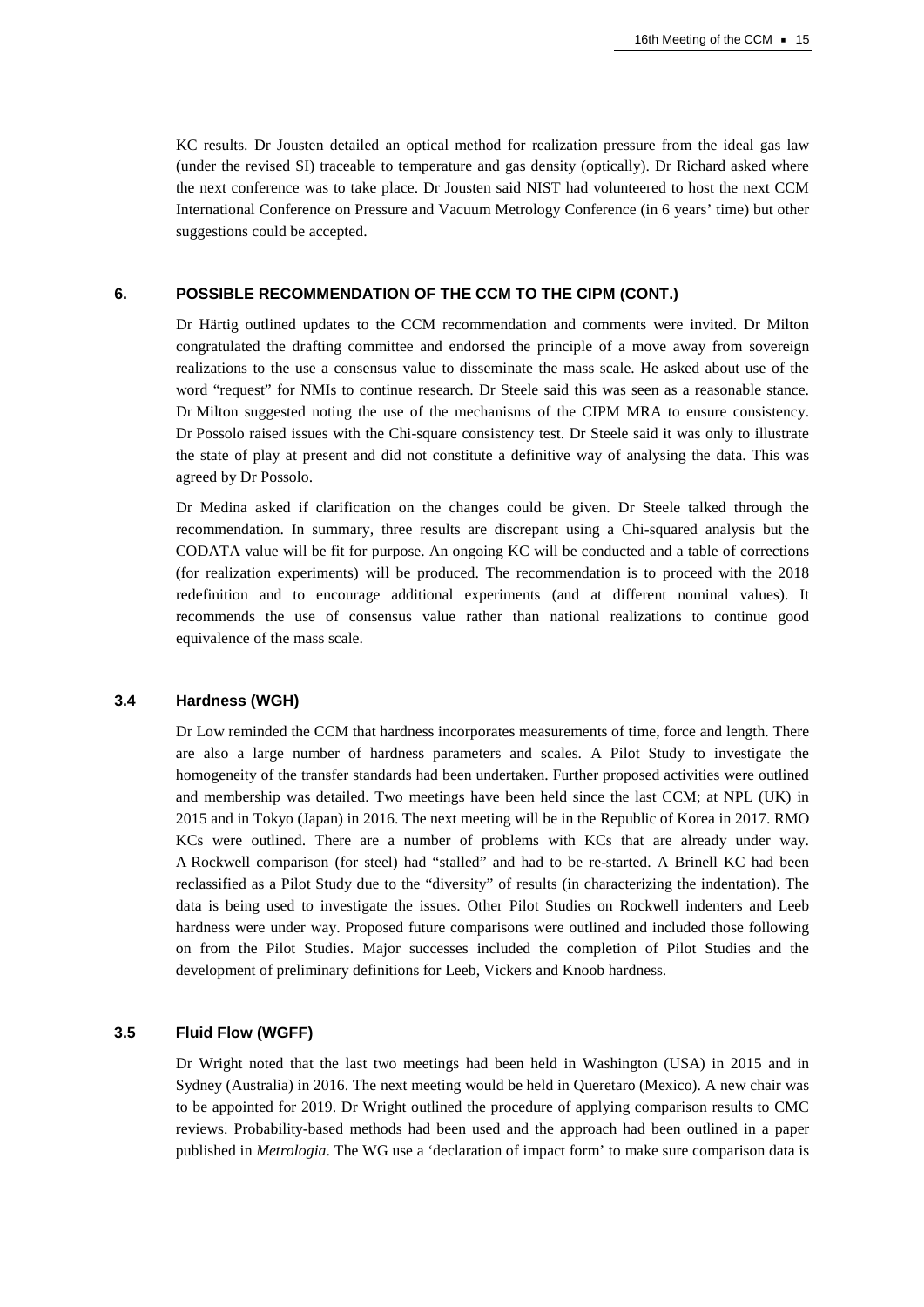reviewed in conjunction with existing CMCs. Completed KCs were listed and ongoing KCs were outlined in hydrocarbon liquids [\(CCM.FF-K2\)](http://kcdb.bipm.org/appendixB/KCDB_ApB_info.asp?cmp_idy=357&cmp_cod=CCM.FF-K2&prov=exalead), water [\(CCM.FF-K1\)](http://kcdb.bipm.org/appendixB/KCDB_ApB_info.asp?cmp_idy=343&cmp_cod=CCM.FF-K1&prov=exalead) and high pressure gas (CCM.FF-K5). Applications for air speed measurements were outlined for wind turbines (using cup and vane anemometers) and for pollution control (using pitot tubes but also laser Doppler anemometers as primary standards). Gap analysis for CMC coverage was outlined. Future needs had been identified for low pressure gas flow and for micro-flows. A programme of work for the next 5 years was outlined. A new KC CCM.FF-K1.2017 for water micro-flow had been agreed with co-pilots NIMT and METAS. Finally Dr Wright remembered the outstanding contribution of Jean-Pierre Vallet who did much good work for WGFF.

# **3.6 Gravimetry (WGG)**

Dr Germak outlined the Terms of Reference and membership of WGG. A 5-year programme of work to support traceability for relative gravimeters is needed in support of, for example, force measurements. An aim of the WG is to improve CMCs and to promote scientific exchange. Changes of membership were outlined. It is proposed to change the UME and BKG (personal member) representatives and to add SASO (Saudi Arabia) as a member. The WGG meetings will have a 2 year periodicity. Evolution of key comparisons since 1981 was outlined; the next CCM Key Comparison will be in October 2017, with NIM (China) as the pilot laboratory and Changping Campus as the host site in China. The scheme has included additional regional comparisons since 2008. Comparison [CCM.G-K2](http://kcdb.bipm.org/appendixB/KCDB_ApB_info.asp?cmp_idy=1289&cmp_cod=CCM.G-K2&prov=exalead) took place in 2013. There were ten participants, seven using FG5s (three of which were type X instruments), one atomic gravimeter and three others. The comparison also included a pilot study (for non-NMIs/DIs) which included 15 additional participants. [EURAMET.M.G-K2](http://kcdb.bipm.org/appendixB/KCDB_ApB_info.asp?cmp_idy=1500&cmp_cod=EURAMET.M.G-K2&prov=exalead) was also completed, as was [COOMET.M.G-S1](http://kcdb.bipm.org/appendixB/KCDB_ApB_info.asp?cmp_idy=1524&cmp_cod=COOMET.M.G-S1&prov=exalead) a bilateral comparison between Italy and the Ukraine. For [SIM.M.G-K1](http://kcdb.bipm.org/appendixB/KCDB_ApB_info.asp?cmp_idy=1548&cmp_cod=SIM.M.G-K1&prov=exalead) the measurements were complete and draft B of the comparison report had just been received. Issues include the difficulty in linking RMO and CCM KCs due to the stability of the gravimeters. Traceability for force etc. has been identified as a potential issue since only four NMIs have declared CMCs (for absolute gravimetry). Improved gravimetry for Kibble balance experiments will also be needed.

#### **DAY 2**

Dr Richard outlined the agenda for the second day.

## **6. POSSIBLE RECOMMENDATION OF THE CCM TO THE CIPM (CONT.)**

Dr Steele outlined the updates to the Recommendation, which had been made overnight by the drafting committee based on yesterday's feedback from the meeting.

#### • **that according to statistics…**

Mr Massa said it was not clear how CODATA would make the adjustment to achieve consistency given the discrepancy of the data presented yesterday. The discrepancy between NIST and NRC is obvious; the same principle of physics produces different results. On the other hand, the Avogadro project produces different results using different crystals. It is possible that a few important elements have not been adequately considered in one or both experiments. When examining these recent results in the Planck constant determination, the most accurate must be carefully considered. He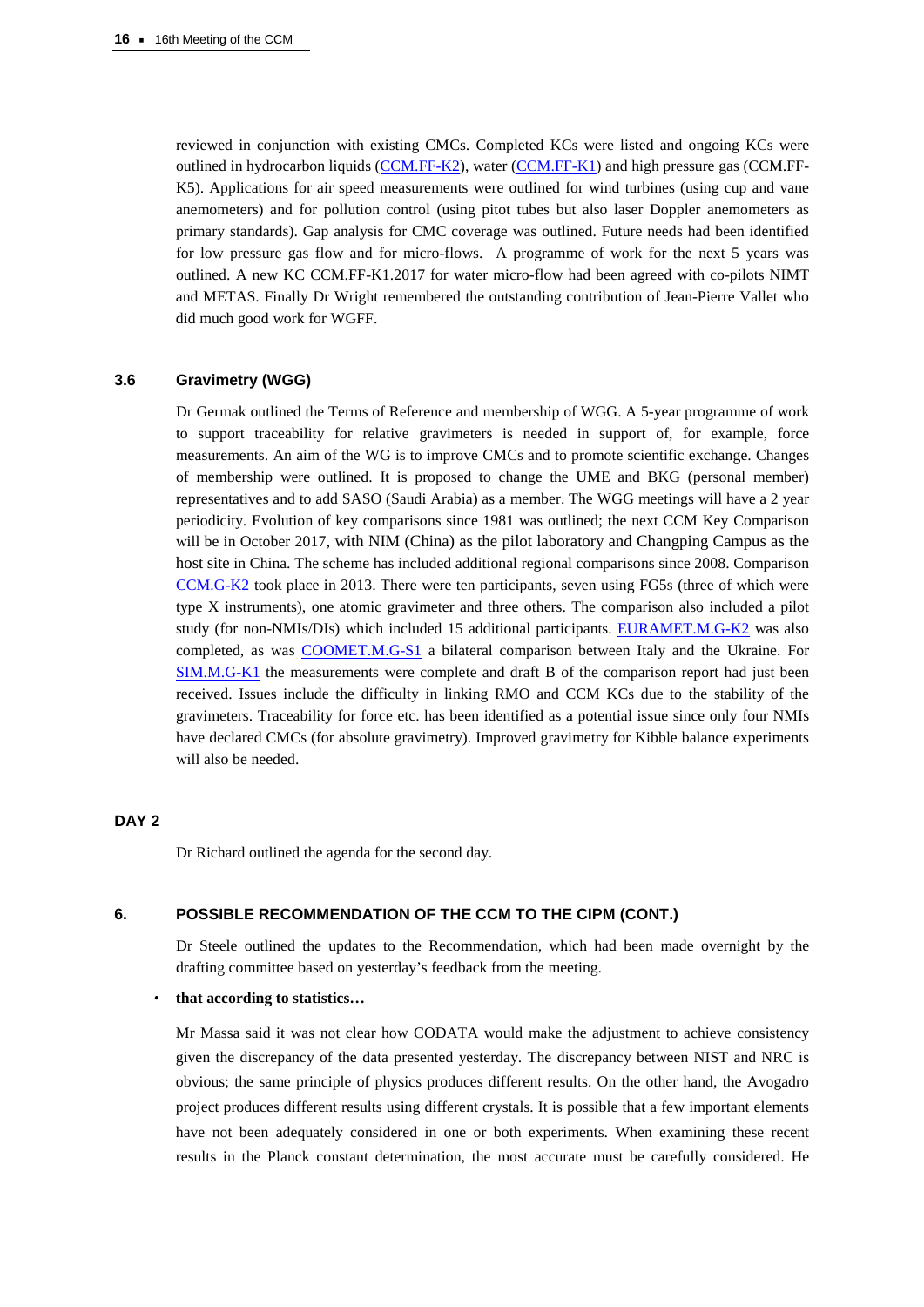outlined the responsibility to fix the Planck constant as accurately as possible. Dr Williams (on behalf of the CODATA group) outlined that there was a standard procedure for making the adjustment and that it is very rare to exclude any data. Expansion factors are adjusted until the data is consistent (Chisquare passed). This will all be covered in the published paper. Dr Possolo noted that the way CODATA handles *h* is different from an independent constant (such as the universal gravitational constant, G) as all relevant (dependant) data will be taken into account. He also made the point that the value for *h* has been very stable in recent times. Dr Härtig, commenting on the stability of *h*, said that there has been 200 µg instability in recent times, which is significant in industry for example. Dr Steele emphasized that CODATA were not making a judgement on the values or their associated uncertainties but calculating a confidence limit within which the values would be consistent. He had contacted David Newell (NIST, CODATA group) who had run the current data and found an uncertainty of about 9 ppb with Chi-squared at 19 %, which gave confidence that the value would be fit for purpose in industry. Dr Williams outlined the other constraints (constants) which would have an effect on the calculated value of *h*. Dr Milton suggested amendments to the text to make interpretation by end users easier. Dr Robinson suggested specifying that the complete set of data will be analysed.

#### • **Noting that the CCM…**

Dr Medina asked for clarification on what results will be available, how CODATA will assess the values (will all historic data be taken into account) and how the new value will affect secondary laboratories (without realization experiments). Dr Richard additionally asked for details of new data which may be published. Dr Bettin said a METAS value of *h* at between 50 ppb and 100 ppb would be published. Dr Steele outlined the data that would be used (everything with an uncertainty low enough to contribute >1 % weighting to the final value). Dr Richard noted that the agreement to use the CODATA value for *h* had been made at previous CCM meetings after much discussion. Dr Williams noted that data was withdrawn by researchers when published values were superseded (where strong correlation of the data exists). Dr Steele noted that we are all secondary laboratories at present and will remain so under the use of a consensus value for the kilogram but also that there will no longer be only one "primary laboratory" as there is at present. Dr Stock reiterated that nothing will change for laboratories without realization experiments but uncertainties given by the BIPM will increase. Dr Richard observed that uncertainties may be higher but stability would be better. Dr Nielsen noted that the uncertainty in the pooled value would be about 10 µg. Dr de Mirandés informed the meeting that a written statement of the proposed adjustment would be provided to CCs in August 2017, in advance of the CCU meeting.

#### • **Recommends that the CIPM…**

The addition of "encouragement" of NMIs to proceed with/start experiments and for NMIs with realization experiments to use the consensus value was outlined and endorsed by the CCM.

#### • **Encourages, requests, reminds**

Dr Milton suggested some minor adjustment to the text.

Dr Richard thanked all contributors and asked the drafting team to produce a new version for the afternoon session.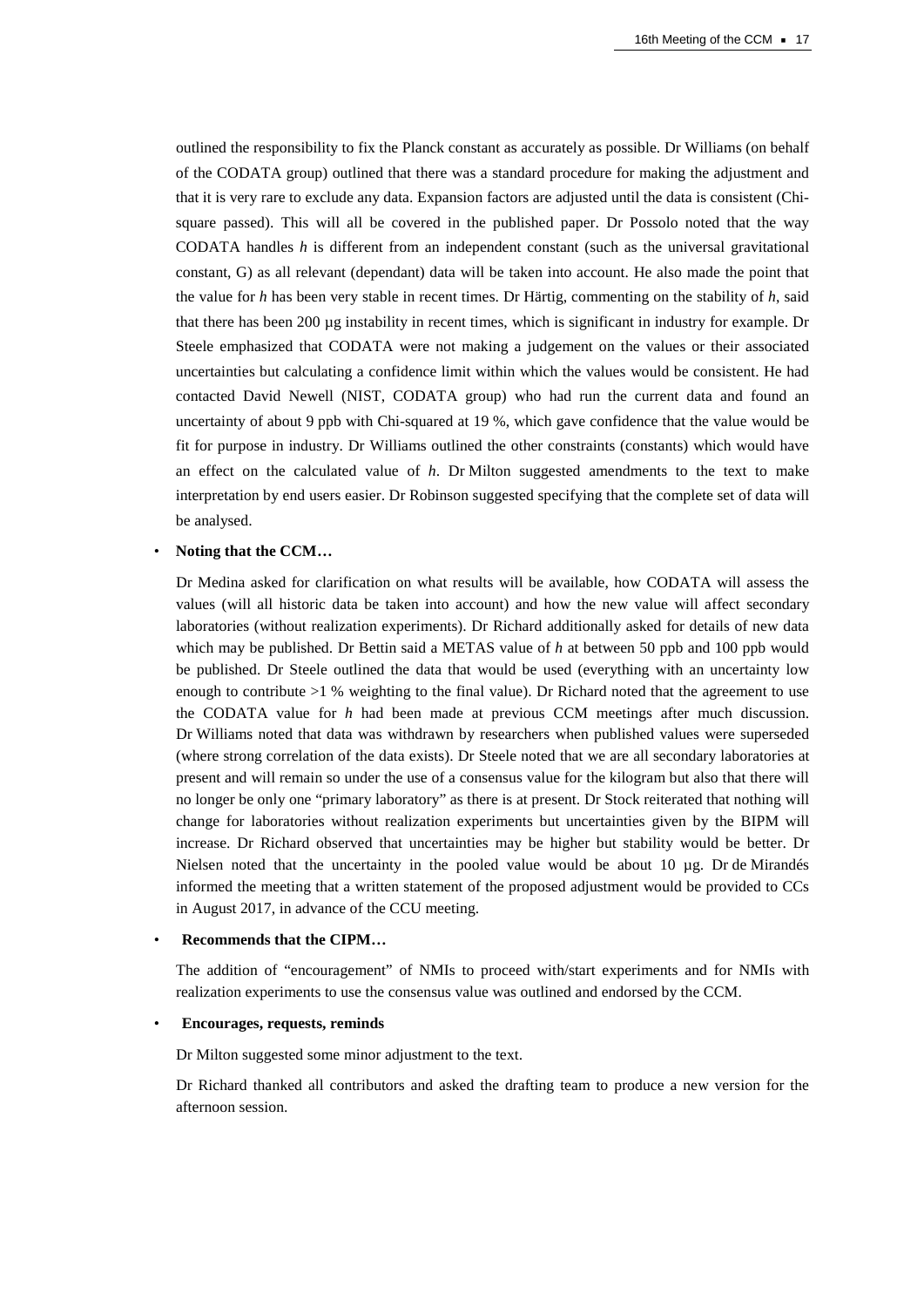#### **4. TECHNICAL WORK AT THE BIPM (AND PROGRAMME OF WORK OF THE BIPM)**

Dr Stock informed the meeting that Mass now formed part of the Physical Metrology Department, he introduced the staff in the area. Dr Stock thanked NPL for the recently completed secondment of Mr Bautista (BIPM) for training.

# **4.1 Maintenance of the BIPM traceability chain and new procedure for the use of the BIPM working standards**

Work on present kilogram and preparation for the revised SI was presented. This had included the fabrication of seven new prototypes and one stack over the last 2 years. The number of calibrations was outlined for both Stainless Steel and Platinum-Iridium (Pt-Ir). There had been a large peak in 2015 after the Extraordinary Calibration campaign using the IPK and the adjustment to the BIPM as-maintained mass unit. Last year (2016), the number of calibrations had been lower due to the additional work necessary for the pilot study. The new hierarchical system for Pt-Ir standards had been implemented and was outlined. Batching of calibrations for NMIs has been implemented. The calibration process and traceability of the various levels of standards was also outlined. The aim is to reduce the use of the working standards. Uncertainties given on NMI standards have increased from 3 micrograms to 4.5 micrograms over the last 2 years. Traceability to the IPK for the pilot study and in-house was outlined. There had been an investigation of the surface of Si spheres. During the comparisons of the Avo28 spheres in 2014, surface damage was identified by NMIJ, the origin of which is unknown. A stereoscopic microscope was set up at the BIPM to investigate potential damage to Si spheres and to identify similar damage (in regular patterns) before they had been weighed. Before and after weighing on the CCL1007 mass comparator, the Si spheres were checked and no additional damage was found. The outlook for 2018-2019 was presented. Similar demand for the fabrication of Pt-Ir prototypes and calibration services was expected. The move to traceability from a consensus value would need to be accommodated. The BIPM Kibble balance was expected to reach a level of uncertainty less than 100 ppb. In the longer term (2020-2025), Kibble balance development would continue, a robust ensemble of reference standards would evolve and a capacity building programme (training) in mass would be developed. Dr Jousten asked what the use of a Kibble balance working at  $1 \times 10^{-7}$  would be. Dr Stock said that this level was just a step and the goal was to contribute to a robust realization of the new kilogram. Dr Jousten asked about the uncertainty aim, Dr Milton said that  $2 \times 10^{-8}$  was the long-term aim. Dr Steele noted that the encouragement to NMIs in the CCM recommendation applied even more strongly to the BIPM. Dr Steele asked about the maintenance of a robust group of artefacts with respect to the new knowledge regarding Pt-Ir stability and vacuum air transfer, and asked about the need for weights stored in vacuum. Dr Richard noted that ensemble and Kibble balance presentations were still to come. Dr Stock said that the structure of the ensemble had evolved as new knowledge became available and would continue to evolve. Mr Zelenka said he had not seen a KC in the long-term plan (to follow on from K4 in 2012). Dr Richard said the timescales for KCs were outlined in the CCM strategy document.

Dr de Mirandés outlined the models used to fit the data to the weighing of the BIPM working standards and amount of use of each balance had had since the 3rd Periodic Verification. Data for stability of the weights was outlined for three periods (1992-2016, 2010-2016 and 2014-2016). Masses used as working standards seem to continue the mass loss trend even after the extraordinary calibrations against the IPK. The wear parameters of the three balances currently in use suggest that the M\_one is the balance which is responsible for the mass loss. Further analysis suggests that the wear phenomena occurs during the loading process rather than the weighing.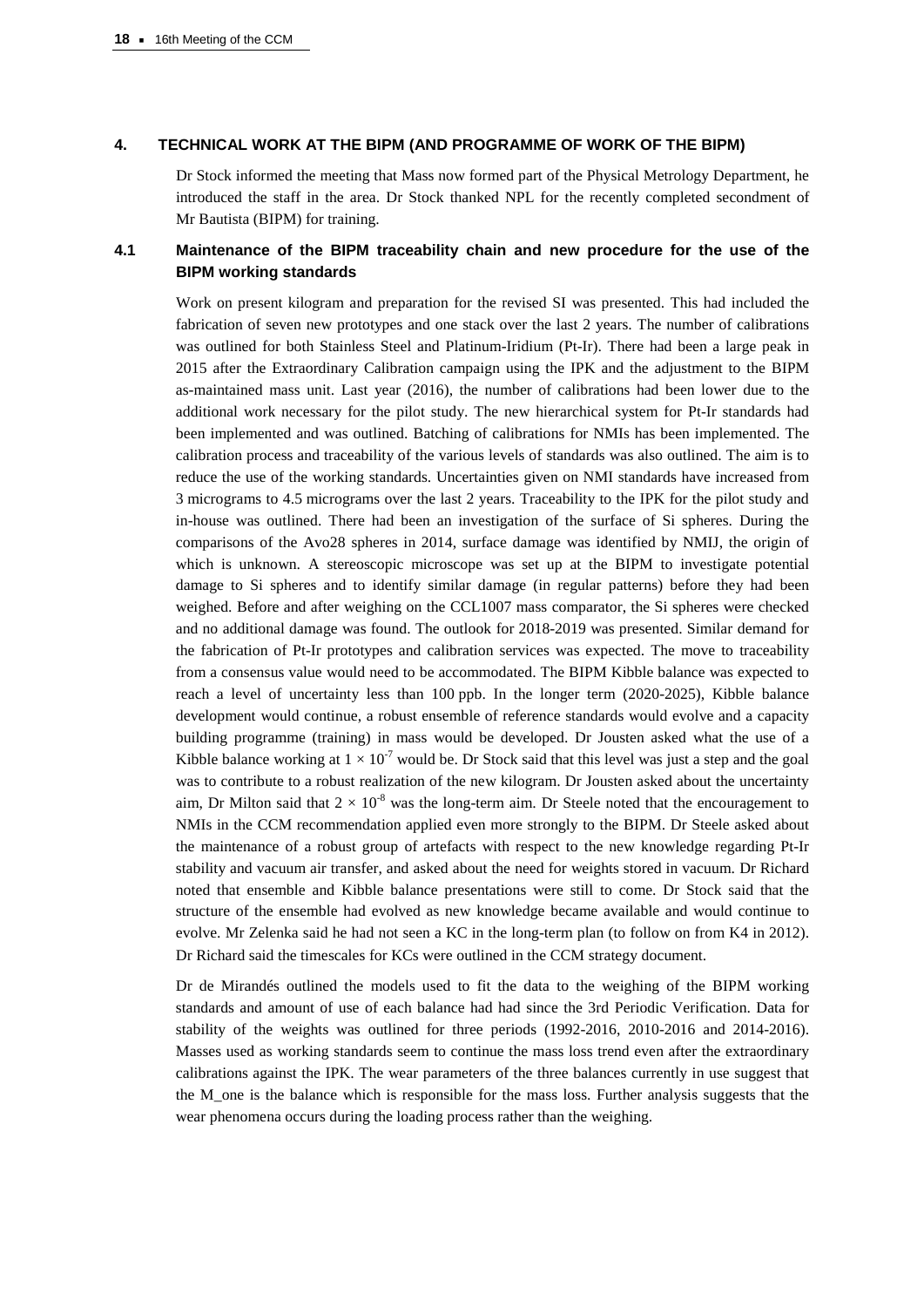Dr Steele asked what the priorities were for this work. Dr de Mirandés said the BIPM needed to address the wear issue. Dr Malengo asked about the use of the "pan break" during loading. Dr de Mirandés could not provide details as she was not responsible for the weighings.

#### **4.2 BIPM ensemble of reference mass standards and BIPM watt balance**

Dr de Mirandés outlined the configuration of the Ensemble of Reference Mass Standards (ERMS). The structure had been adjusted to form a hierarchy and to include additional standards in air and from the traditional (Pt-Ir) pool. All standards were now in their designated containers (gas for some months, vacuum this week). New vacuum containers, compatible with the M\_one balance, have been instigated. The in-air and subsequent in-gas stability of the standards was presented. Gas and humidity in the storage system is being monitored. The M\_one (vacuum) transfer system was described. The planned data analysis protocol was presented for the BIPM working standards, which will include a gradual introduction of the ensemble values (with low weighting initially). Mr Abbott asked if the equations used to describe evolution of masses had been applied to other materials such as stainless steel. Dr de Mirandés replied no, but they could be in future.

Dr Fang reported on the situation of the Kibble balance in July 2016. A 100 g mass was being used with a 0.2 mm/s coil velocity in the moving mode and the balance used in air. The evolution to July 2017 was then shown with a 1 kg mass, 1 mm/s coil velocity and the balance operating in vacuum. A bifilar coil is now used, two programmable Josephson voltage sources (PJVSs) for current and induced voltage measurements have been added and the system alignment has been improved. Dr Fang presented the mechanical system, including the new suspension, the new mass loading and exchange system and a number of improvements/updates. The magnetic field profile variation with the current in the coil has been plotted. The magnet was open at present but will be closed for improved results. Gravitational mapping has been completed. The balance is presently being aligned and the two PJVSs are being integrated. Test measurements have been carried out in air and in vacuum. A measurement campaign in vacuum will start soon.

Dr Baumann asked about changes to the drive motor (for the moving phase) and if an electrostatic motor would be used. Dr Fang said the decision has not been made but the motor needed to be light due to the (limited) capacity of the weighing cell.

# **7. RMO, JCRB AND KCDB ACTIVITIES REGARDING TECHNICAL COMMITTEES IN THE MASS AREA**

## **7.1 Update from the JCRB Executive Secretary**

Mr Zviagin listed the meetings of the JCRB; there had been five since the last CCM meeting. Future meetings will be held in September 2017 and March 2018. The outcomes page is available on the BIPM website and it includes actions and decisions. Capacity building and knowledge transfer initiatives had been undertaken and included workshops and courses which were listed along with ongoing technical initiatives. Guidance documents are available on the website. Changes in the CIPM MRA documents were outlined. The main change is to [CIPM MRA-D-04](http://www.bipm.org/utils/common/documents/CIPM-MRA/CIPM-MRA-D-04.pdf) where the CMC template has been changed and the review process modified. The CMC review webpage was shown. The proposals for the new Key Comparison Database (KCDB 2.0) were outlined along with key improvements. Statistics for the mass area showed 163 sets of CMCs (25 % of all CMCs but only 11 % of all CMC lines); 17 new sets had been added since February 2015. The status of incomplete comparisons more than 5 years old was presented.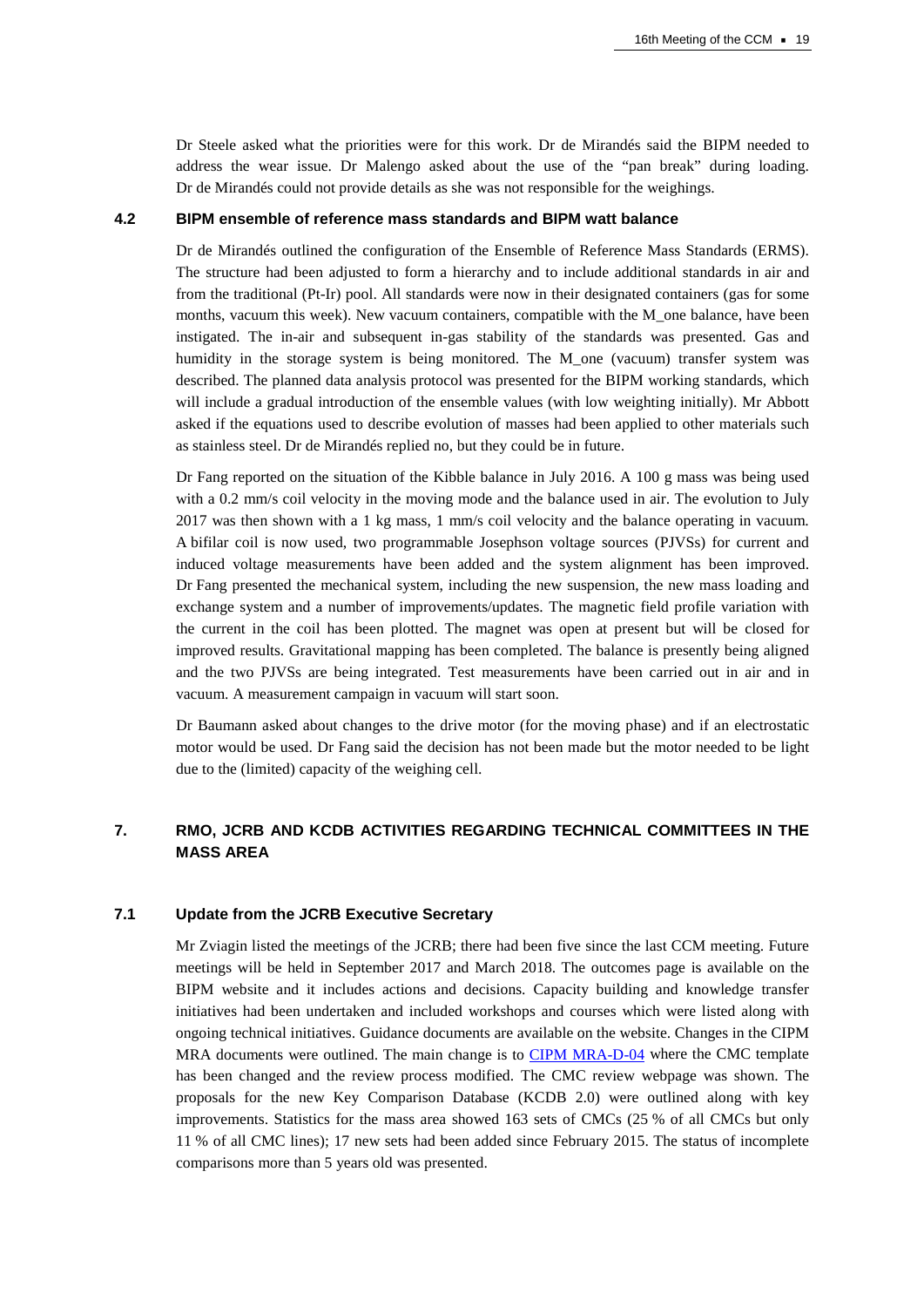## **7.2 Presentation on KCDB 2.0**

Dr Picard noted that the CGPM 2014 had requested a revision of the CIPM MRA and had established a WG to recommend updates to the KCDB to provide improved usability. The CMC web platform will use a database as the source for the data and a review will be undertaken via this platform. There is also the possibility for risk based evaluation. A time-slot with no CMC submissions must be found (engineered) to allow for the transfer of data.

# **7.3 Reports on TCM and TCFF activities in AFRIMETS, APMP, COOMET, EURAMET, GULFMET, SIM**.

#### **7.3.1 Fluid Flow (for all RMOs)**

Dr Wright reported that there were four additional regional comparisons on the KCDB since the last CCM meeting. Three were not approved due to large uncertainties in the transfer standards, inadmissible changes between draft A and B, and poor quality of results.

AFRIMETS had a new TC chair. For COOMET there had been six participants at last meeting. In APMP an annual meeting had been held and there was a new chair. Twenty two organizations were represented at the meeting. EURAMET had also had a change of chair, 28 countries had been represented at the last meeting with 56 attendees. EURAMET is developing a mentoring programme and guides are being produced. The last meeting of SIM was in Washington (USA) in 2015. A NIST/SIM metrology school was held in April 2017 to disseminate knowledge.

#### **7.3.2 AFRIMETS**

Dr Eltaweel said there had been two meetings since the last CCM; South Africa in 2015 and in Egypt in 2016. Eighteen and nineteen NMIs had been represented respectively. There were five sub-committees in technical areas (including fluid flow). The RMO KCs and SCs were outlined. EURAMET and SIM labs have "joined" KCs to provide (robust) linking. The next meeting will be held at NMISA to celebrate 70 years of the laboratory.

Dr Richard asked if it was difficult to find additional linking laboratories. Dr Eltaweel confirmed it can take up to 2 years but it was usually resolved. Dr Eltaweel thanked the laboratories that had provided linking to CCM KCs. Mr Massa highlighted that INRIM had given support for [AFRIMETS.M.P-K2](http://kcdb.bipm.org/appendixB/KCDB_ApB_info.asp?cmp_idy=1202&cmp_cod=AFRIMETS.M.P-K2&prov=exalead) so is active in this area (high pressure).

## **7.3.3 APMP**

Dr Ballico reported on behalf of Lee Shih Mean. He outlined the technical areas covered (not fluid flow). The focus is on dissemination of knowledge. A strategy document had been produced to address developing needs in the area. Focus groups on specific mass metrology concerns in the Energy, Climate and Medical areas had been set up. Workshops and conferences were listed. Specific issues at the last meeting were that the CMC review process is long, there were issues with delayed and overdue comparisons, and the need for a focus group on medical metrology (blood pressure monitoring equipment) had been identified. A capacity building project "Metrology-Enabling Developing Economies in Asia" (MEDEA) was planned to include on-site training and workshops.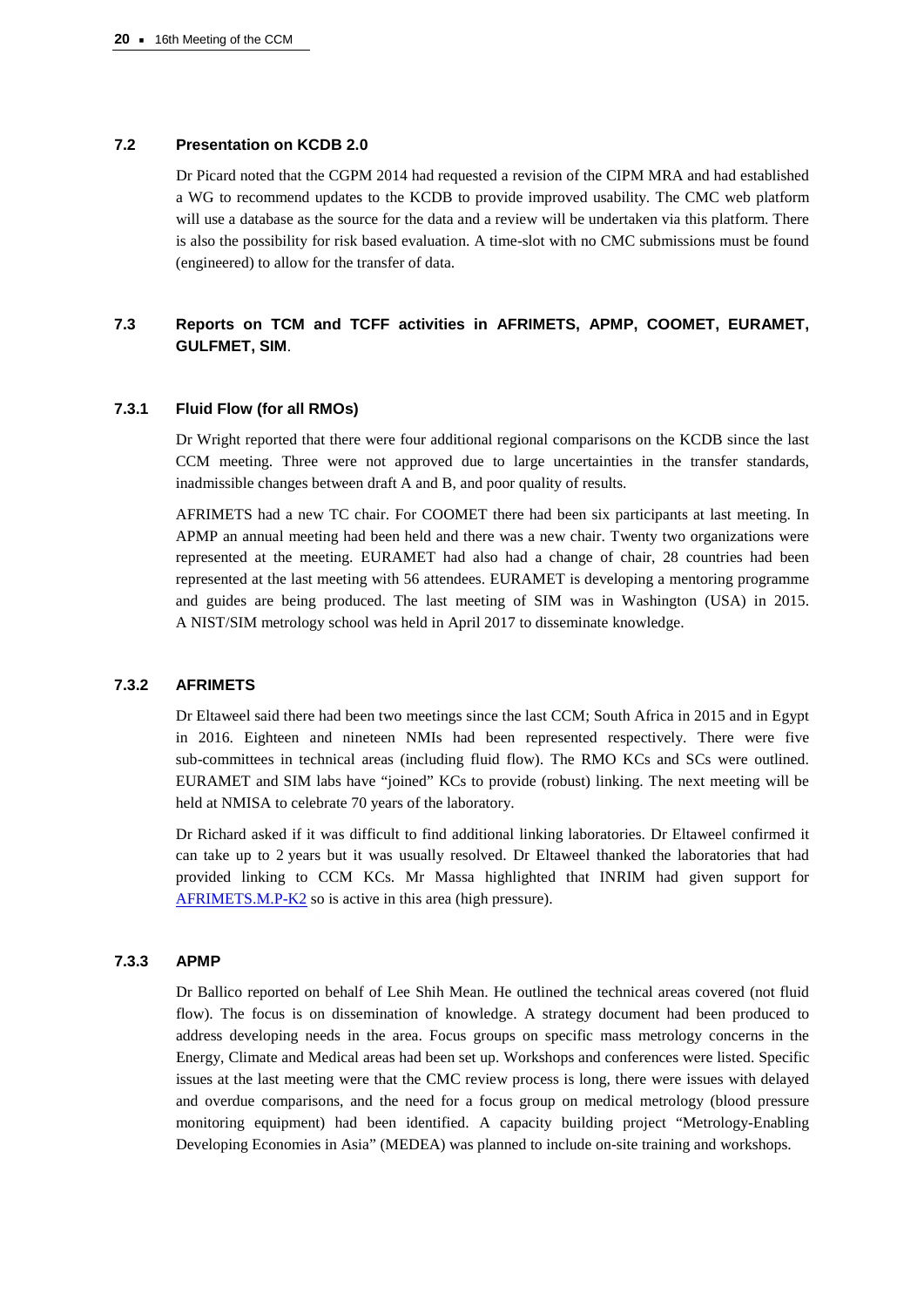Dr Richard asked how the focus groups were organized and when they met. Dr Ballico said focus groups are held in conjunction with TC meetings, the aim is to develop sector-based impact across technical areas.

## **7.3.4 EURAMET**

Isabel Spohr commented that EURAMET was celebrating its 30th anniversary. Projects were listed and there are 176 in total (including comparison, research, traceability, consultation). Revised versions of Calibration Guide 17 *Guidelines on the Calibration of Electromechanical and Mechanical Manometers* and Calibration Guide 18 *Guidelines on the Calibration of Non-Automatic Weighing Instruments* have been published. Calibration Guide 4 *Uncertainty of Force Measurements* will be revised. New guides are proposed in liquid density in hydrostatic weighing. As part of the EMPIR project 14IND06 guides on negative gauge pressures and force balanced piston gauges had been produced. In addition, as part of EMPIR project 14RPT02 guides on the calibration of automatic weighing instruments are being developed. A pilot study on dynamic high pressure (10 MPa to 500 MPa) measurements had been started. The last TC-M meeting had been held in Finland in April 2017 with 90 attendees.

## **7.3.5 SIM**

Aldo Quiroga noted that the SIM mass technical area has five sub-areas. KCs and SCs were listed, five in mass, two in density, three in force, two in fluid flow, thirteen in pressure and one in torque. Other activities included a workshop on mass in 2016 and on force in 2017. A pilot study for microbalance calibration has been initiated.

#### **7.3.6 GULFMET**

Dr Mitsas announced that EMI (Abu Dhabi) had recently been granted status as the UAE national metrology institute.

GULFMET has seven members and five associates. Dr Mitsas outlined the technical areas which do not currently include flow. There are bi-annual meetings. The capabilities of some of the institutes were outlined. There is a push is to improve the capability of member NMIs to allow participation in inter-comparisons. [GULFMET.M.M-S1](http://kcdb.bipm.org/appendixB/KCDB_ApB_info.asp?cmp_idy=1541&cmp_cod=GULFMET.M.M-S1&prov=exalead) is complete and a number of bilateral comparisons between UME and SASO are under way. There are proposed new comparisons in gas pressure, force and mass (1 kilogram) where linking to [CCM.M-K4](http://kcdb.bipm.org/appendixB/KCDB_ApB_info.asp?cmp_idy=403&cmp_cod=CCM.M-K4&prov=exalead) will be provided by METAS and INRIM. Other new comparisons are mass sub-multiples, Piston Operated Volumetric Apparatus and solid density. Dr Mitsas thanked all the (CCM) labs who had helped establishing the TC.

Aldo Quiroga asked if the information presented by RMOs could be added to the RMO websites. Dr Richard noted that presentations would be made available on the CCM website.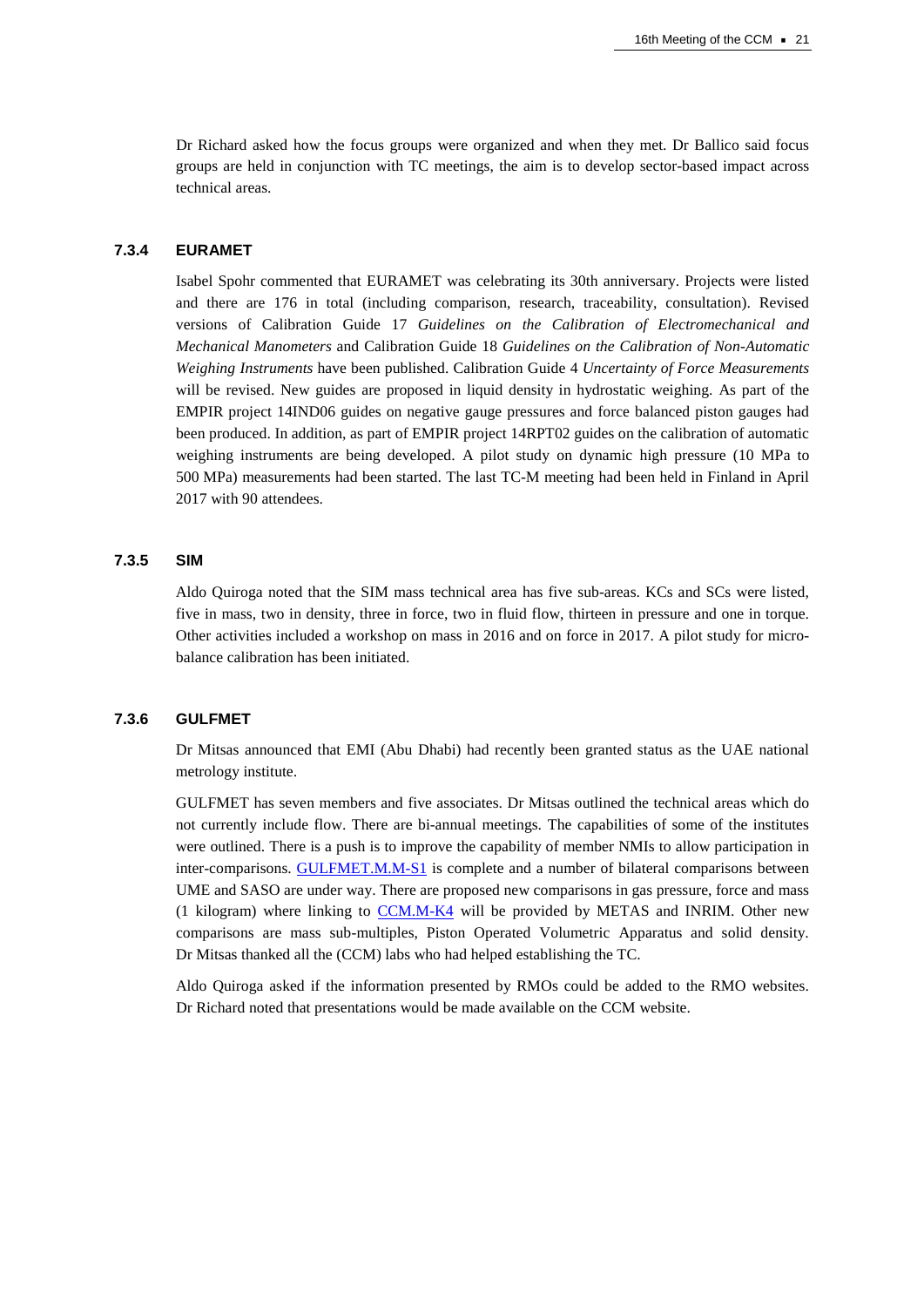# **9. OTHER TECHNICAL ADVANCES IN THE FIELD OF MASS AND RELATED QUANTITIES NOT PRESENTED ABOVE**

## **9.1 Technical presentation of DFM (potential new CCM Official Observer)**

Dr Nielsen noted that DFM was established in 1985 and currently had 30 employees and covered limited fields; only mass in terms of CCM. The mass laboratory had less than two (full time equivalent) staff. Denmark has Copy 48 of the IPK, four automated comparators and covers the range 1 mg to 50 kg by subdivision and multiplication (including calibrations for clients). They operate at 1/10 to 1/3 OIML E1 tolerance. Research has included publications on least square evaluation of measurements, assigning values to drifting mass standards and development of software. Dr Nielsen led CCM WGM TD2 to look at the values of the BIPM prototypes with respect to the IPK, and has contributed to the EMRP NewKILO project with the modelling of air vacuum transfer and dissemination of uncertainties of the new kilogram. DFM has taken part in six key comparisons and Dr Nielsen has produced a DFM report and paper on how to evaluate the results of Key Comparisons.

Dr Williams asked if there were plans to increase mass activity. Dr Nielsen said there is a need to move the laboratory which will subsume the budget. Dr Possolo noted that Dr Nielsen is also a member of JCGM-WG1, the JCGM Working Group on the Expression of Uncertainty in Measurement (GUM) and has made significant (mass-based) contributions.

The CCM welcomed the presentation from DFM. The CCM President will prepare a CIPM decision about DFM membership.

## **9.2 Other technical presentations**

None.

## **6. POSSIBLE RECOMMENDATION OF THE CCM TO THE CIPM (CONT.)**

A new version of Recommendation was presented.

Dr Richard asked Dr Steele to go through the recommendation and for the meeting to identify what changes were still necessary. Changes proposed were;

#### **Recalling, recognizing, Recognizing**

No changes proposed.

## **Considering**

- Delete all watt balance references
- Last bullet, new, more precise text agreed.
- Note that this applies as of 1 July 2017.

#### **Noting**

• 'Can' replaced by 'will'.

Dr Robinson suggested removal of "computed value" as this does not demonstrate that the consensus is separate from the KCRV.

Dr Stock suggested details of how corrections are applied.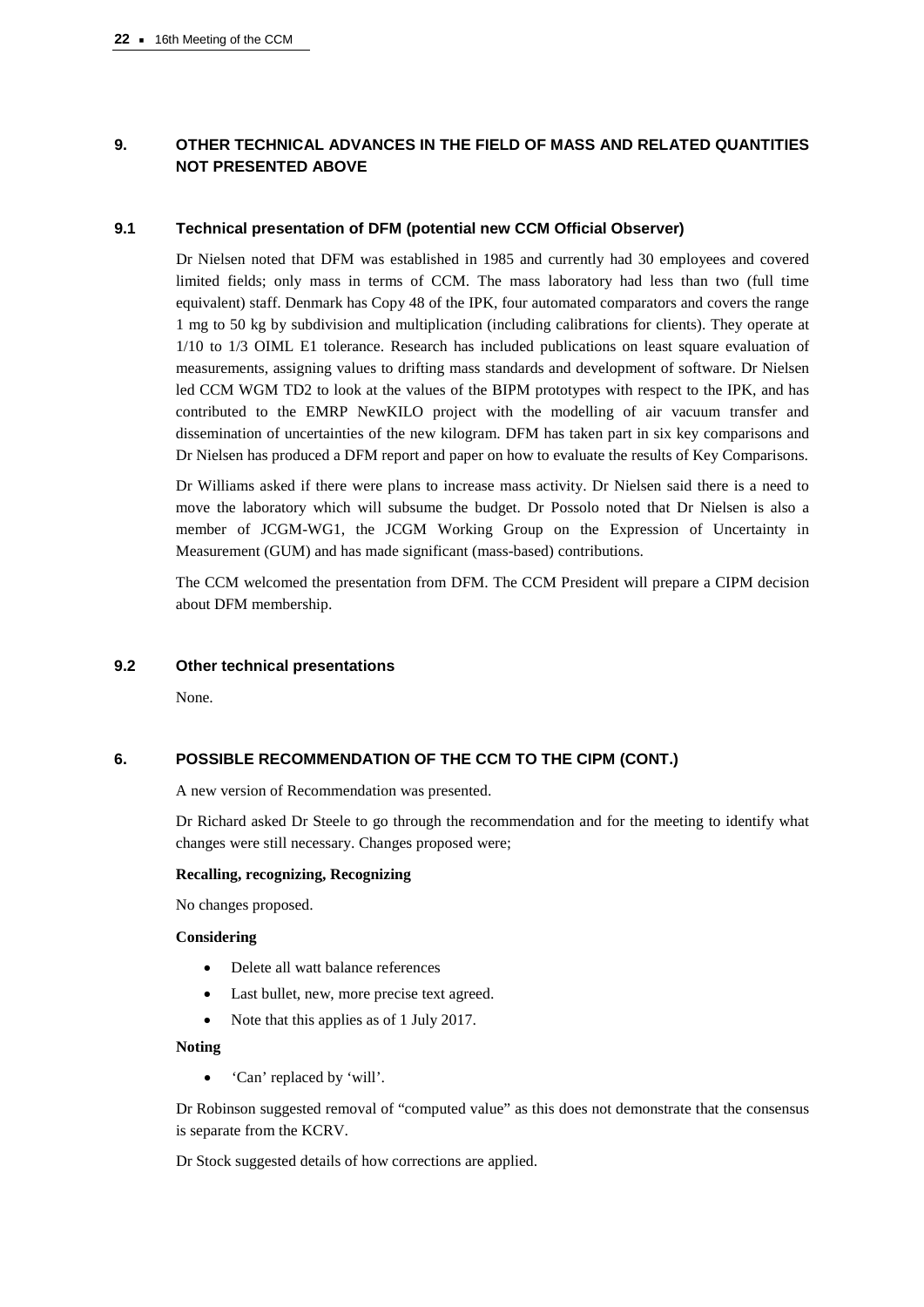Dr Possolo did not agree with this as it compels correction to be made. Dr Steele said it was intended just to outline the formal procedure which will be created and not that the correction had to be applied. Dr Milton noted the sentence has two elements which should be separated. "Noting" should only refer to the KC calculations.

#### **Encourages**

No changes proposed.

#### **Requests**

Dr Jousten suggested that "requests" is too weak since corrections need to be applied. Dr Härtig considered the request to be reasonable since the CIPM MRA will ensure this is enforced.

#### **Reminds**

Delete "national".

#### **Recommends**

Dr Steele outlined new text for this clause. Some minor changes were made.

With these last modifications, the recommendation was approved.

# **8. ADMINISTRATIVE ISSUES**

Dr Richard reminded the CCM of the outcomes of the meeting.

New members had been approved.

#### **8.1 Review of Working Group terms of reference, membership and chairs**

Revised Terms of Reference for WGPV had been approved. CCM will confirm with WG Chairs at the next meeting which will include a FF chair.

#### **8.2 Confirmation of CCM and RMO KCs in progress.**

New KCs in Fluid Flow (FF) and Pressure and Vacuum (PV) had been approved. The reclassification of KCs in hardness to pilot studies had been approved. Twenty eight technical reports from CCM members had been received and Dr Richard thanked members for these reports. Dr Richard said he has questions but would address them outside the meeting.

Dr Fang noted the CCM guidelines on approval for comparison reports. She outlined the approval process. Major revisions to guidelines were made in March 2016 and Dr Fang detailed the changes including how non-CIPM MRA signatories are dealt with. There was an additional paragraph in KC reports to deal with the impact of the KC results on published CMCs. Templates and references for best practice on data analysis were being developed. A review of all CCM comparisons had been undertaken by Dr Jousten. A KC report template had been compiled by John Wright. Dr Fang recommended the CCM to pass this on to all colleagues, especially those acting as pilot laboratories for Key Comparisons. Dr Fang outlined what was already available on the CCM website.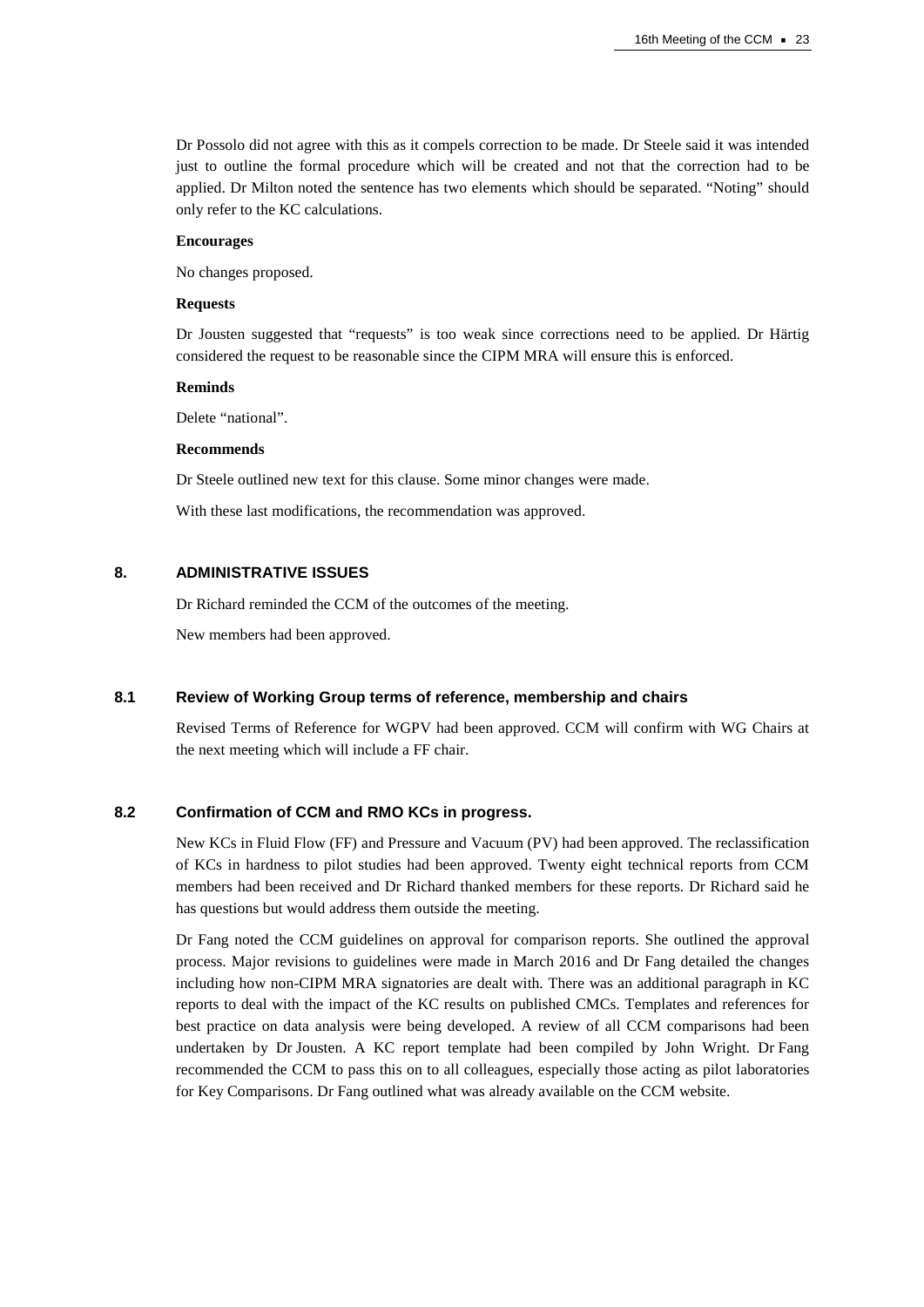## **10. REVIEW OF ACTION ITEMS AND DEADLINES**

These were:

- Preparation and approval of recommendation G1 (2017).
- The inclusion of a footnote in *mise en pratique* to reflect the idea of the consensus value. Dr Richard outlined a preliminary version of the note which will be aligned with the recommendations.
- Recommendation about DFM membership to the CIPM.

# **11. NEXT MEETING AND ANY OTHER BUSINESS**

The next CCM meeting will take place on 16-17 May 2019.

# **6. POSSIBLE RECOMMENDATION OF THE CCM TO THE CIPM (CONT.)**

Final modifications to the Recommendation were reviewed. No further amendments were proposed.

Dr Richard thanked the participants, Dr Fang and BIPM Director and staff.

The meeting was adjourned.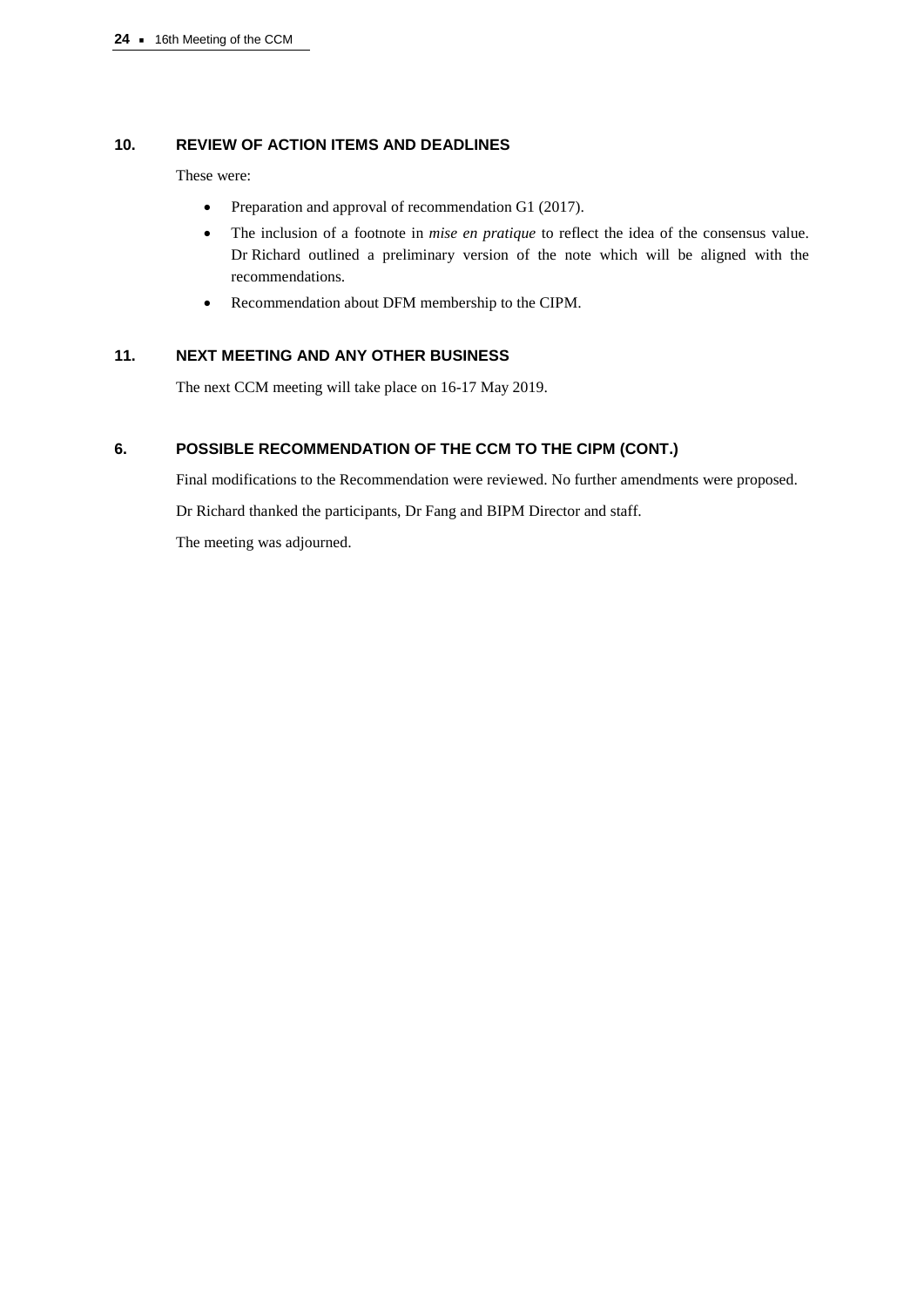#### **APPENDIX 1**

#### **RECOMMENDATION OF THE CONSULTATIVE COMMITTEE FOR MASS AND RELATED QUANTITIES SUBMITTED TO THE INTERNATIONAL COMMITTEE FOR WEIGHTS AND MEASURES**

#### **RECOMMENDATION G 1 (2017)**

#### **For a new definition of the kilogram in 2018**

The Consultative Committee for Mass and Related Quantities (CCM), at its 16th meeting in 2017,

**recalling** its previous Recommendations to the International Committee for Weights and Measures (CIPM) on the "Conditions for a new definition of the kilogram", CCM G 1 (2005); on the "Considerations on a new definition of the kilogram", CCM G 1 (2010); and "On a new definition of the kilogram", CCM G 1 (2013),

**recognizing** Resolution 1 (2014) "On the future revision of the International System of Units, the SI" adopted by the General Conference on Weights and Measures (CGPM) which, when implemented, will link the unit of mass to the Planck constant,

**recognizing** the need to review the situation regarding the criteria set in Recommendation CCM G 1 (2013),

#### **considering**

- continued progress at several National Metrology Institutes and the International Bureau of Weights and Measures (BIPM) with Kibble balance and X-ray Crystal Density (XRCD) experiments, which represent two distinct and highly-accurate routes to determining the Planck constant, with new and significantly improved data available since 2013, and additional results anticipated before the closing date of 1 July 2017,
- that as many determinations of the value of the Planck constant as possible should be considered,
- the approval of the final version of the *mise en pratique* for the realization of the new definition of the kilogram and its future dissemination,
- the implementation by the BIPM of an ensemble of reference mass standards,
- that, to date (16th CCM meeting), the following conditions set in Recommendation CCM G1 (2013) are met:
	- o at least three independent experiments, including work from Kibble balance and XRCD experiments, yield values of the Planck constant with relative standard uncertainties not larger than  $5 \times 10^{-8}$ ,
	- o at least one of these results should have a relative standard uncertainty not larger than  $2 \times 10^{-8}$ ,
	- o the BIPM prototypes, the BIPM ensemble of reference mass standards, and the mass standards used in the Kibble balance and XRCD experiments have been compared as directly as possible with the international prototype of the kilogram,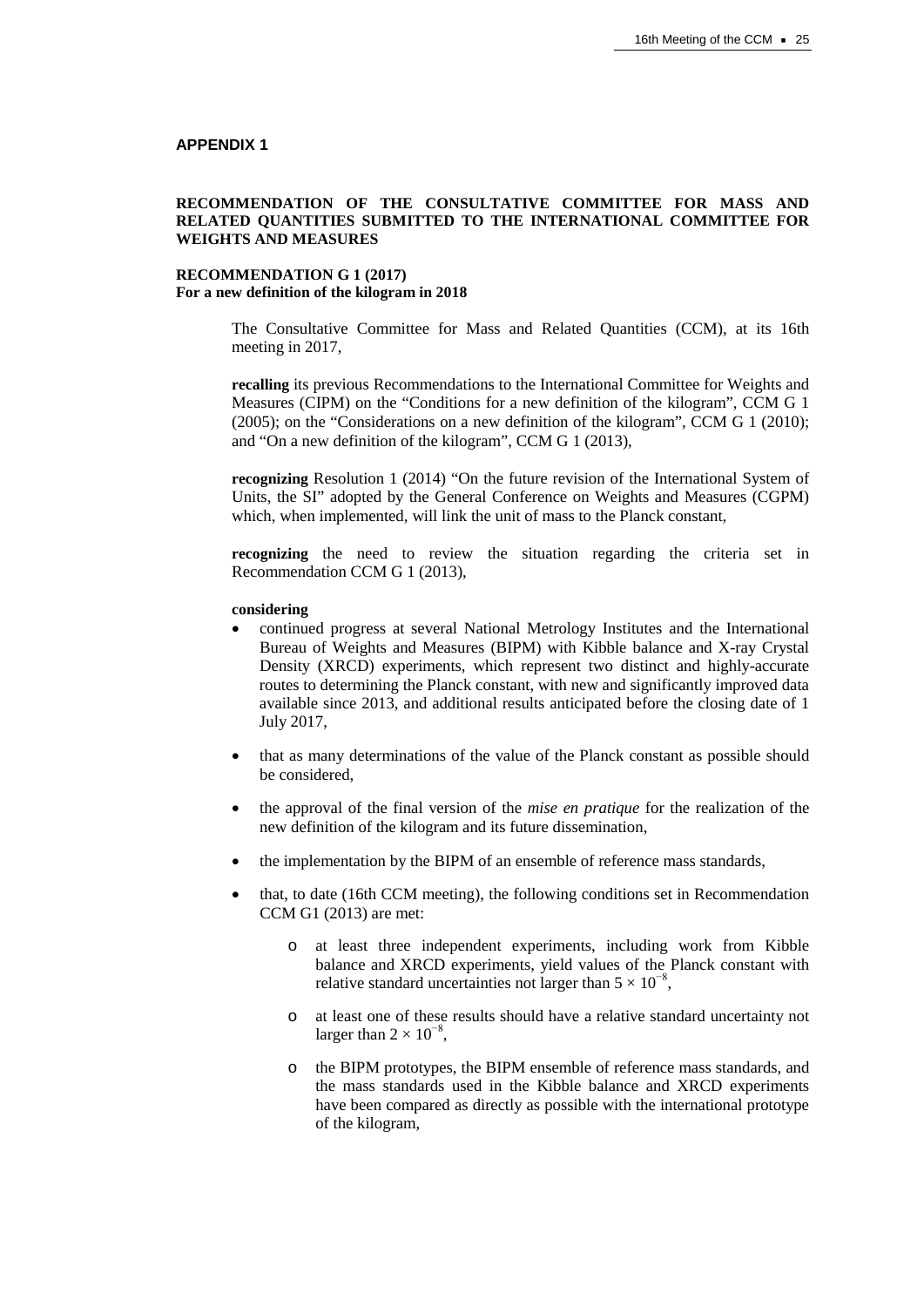- o the procedures for the future realization and dissemination of the kilogram, as described in the *mise en pratique*, have been validated in accordance with the principles of the CIPM MRA,
- that most recent measurement results with relative standard uncertainty below  $5 \times 10^{-8}$  do not pass the standard chi-squared test of consistency, but it is expected that the CODATA value and uncertainty for the Planck constant will be suitable for even the most demanding applications,

**noting** that the CCM will conduct an on-going key comparison of primary realizations of the kilogram that will capture and maintain a table of the experimental degrees of equivalence, which can be used to create a formal procedure for applying corrections relative to the consensus value,

**encourages** all National Metrology Institutes to continue research and further improve experiments in support of primary realizations of the SI unit of mass at appropriate levels of precision and at different mass values suitable for current and anticipated applications,

**requests** those National Metrology Institutes having a realization of the kilogram to avail themselves of the consensus value (as determined from the ongoing comparison) when disseminating the unit of mass according to the new definition, until the dispersion in values becomes compatible with the individual realization uncertainties, thus preserving the international equivalence of calibration certificates and in accordance with the principles and agreed protocols of the CIPM Mutual Recognition Arrangement,

**reminds** members of the CCM that all Member States not having realizations of the new definition of the kilogram will have direct access to traceability to the same consensus value as determined by the ongoing comparison through the calibration services of the BIPM,

**recommends** that the CIPM undertakes the necessary steps to proceed with the planned redefinition of the SI at the next meeting of the CGPM, acknowledging the measures to be taken by the CCM to ensure integrity and continuity in the dissemination of the kilogram.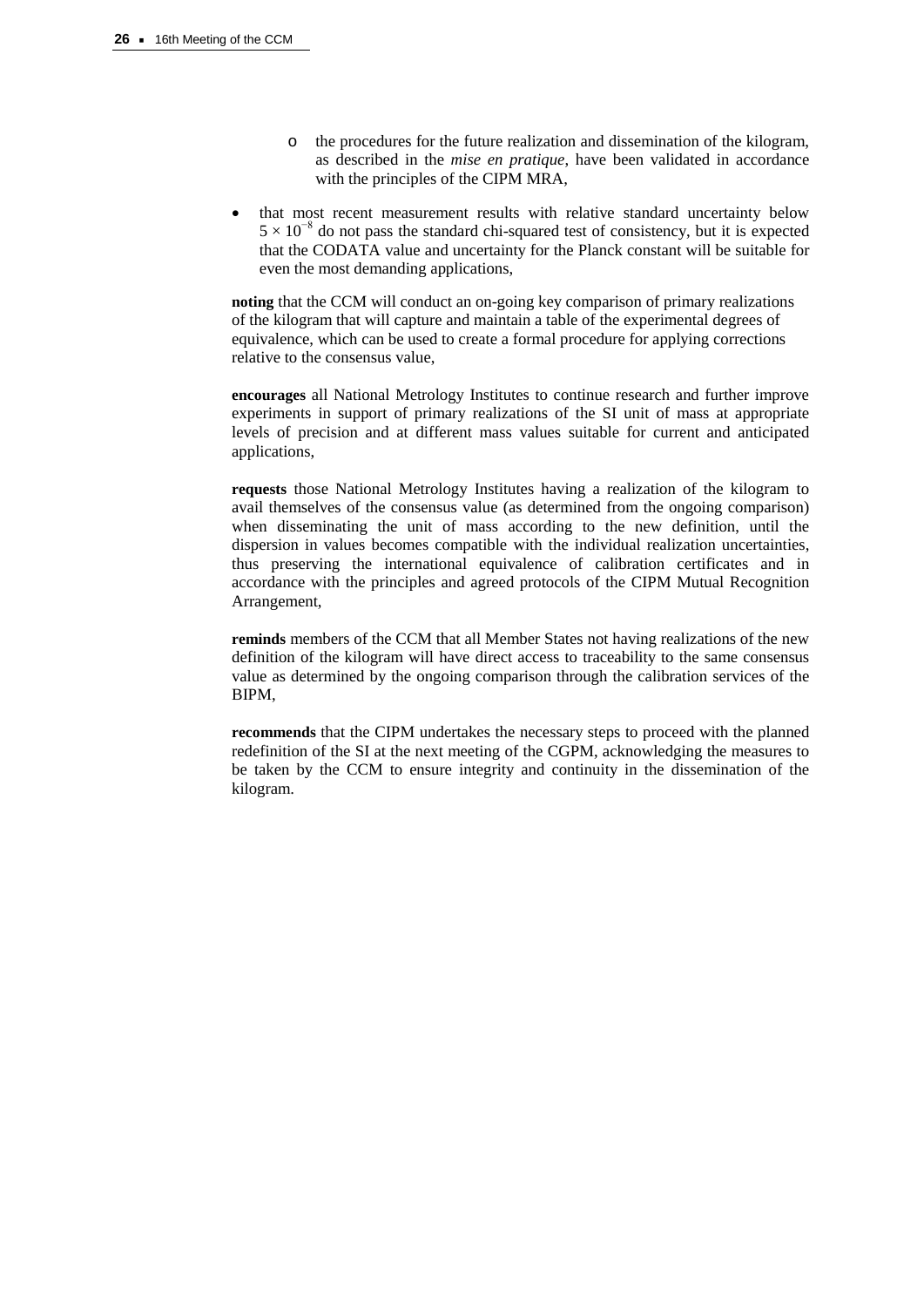#### **RECOMMANDATION DU COMITÉ CONSULTATIF POUR LA MASSE ET LES GRANDEURS APPARENTÉES PRÉSENTÉE AU COMITÉ INTERNATIONAL DES POIDS ET MESURES**

#### **RECOMMANDATION G 1 (2017) Pour une nouvelle définition du kilogramme en 2018**

Le Comité consultatif pour la masse et les grandeurs apparentées (CCM), à sa  $16^{\circ}$ session en 2017,

**rappelant** ses précédentes Recommandations au Comité international des poids et mesures (CIPM) sur les « Conditions pour une nouvelle définition du kilogramme », CCM G 1 (2005), sur les « Considérations sur une nouvelle définition du kilogramme », CCM G 1 (2010), et « Sur une nouvelle définition du kilogramme », CCM G 1 (2013),

**reconnaissant** la Résolution 1 (2014) « Sur la révision à venir du Système international d'unités, le SI » adoptée par la Conférence générale des poids et mesures (CGPM) qui, lorsqu'elle sera mise en œuvre, permettra de relier l'unité de masse à la constante de Planck,

**reconnaissant** la nécessité de faire le point de la situation concernant les critères fixés dans la Recommandation CCM G 1 (2013),

#### **considérant**

- que les progrès continus des expériences fondées sur la balance de Kibble et sur la méthode XRCD de mesures de masse volumique de cristaux par rayons x, mises en œuvre par plusieurs laboratoires nationaux de métrologie et par le Bureau international des poids et mesures (BIPM) et représentant deux voies distinctes pour déterminer la valeur de la constante de Planck au plus haut niveau d'exactitude, permettent d'obtenir des résultats nouveaux et améliorés de façon significative depuis 2013 et d'envisager de disposer de résultats supplémentaires avant la date de clôture du 1<sup>er</sup> juillet 2017,
- que le plus grand nombre possible de déterminations de la valeur de la constante de Planck devrait être pris en compte,
- que la version finale de la mise en pratique pour la réalisation de la nouvelle définition du kilogramme et sa future dissémination est approuvée,
- que la mise en place par le BIPM d'un ensemble d'étalons de masse de référence est réalisée,
- qu'à ce jour  $(16^e)$  session du CCM), les conditions suivantes fixées dans la recommandation CCM G1 (2013) sont remplies :
	- o au moins trois expériences indépendantes, comprenant à la fois des expériences de la balance de Kibble et des expériences XRCD, donnent pour la constante de Planck des valeurs présentant des incertitudes-types relatives qui n'excèdent pas  $5 \times 10^{-8}$ ,
	- o au moins l'un de ces résultats présente une incertitude-type relative qui n'excède pas  $2 \times 10^{-8}$ ,
	- o les prototypes du BIPM, l'ensemble d'étalons de masse de référence du BIPM, ainsi que les étalons de masse utilisés dans les expériences de la balance de Kibble et XCRD, ont été comparés le plus directement possible au prototype international du kilogramme,